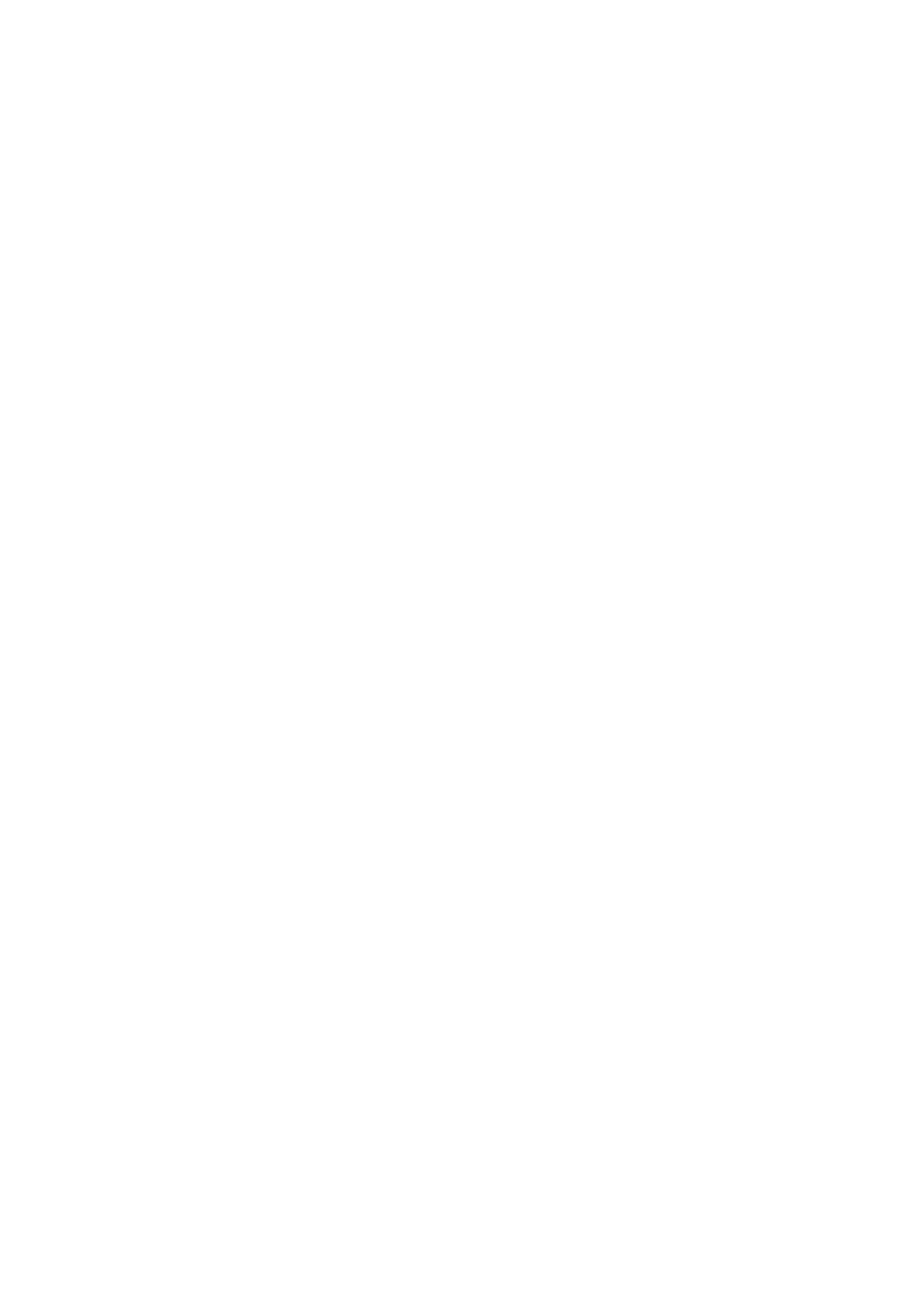## **THE INTER-UNIVERSITY COUNCIL FOR EAST AFRICA**

## CONTENTS

**Statement from the Executive Secretary...............2**

|                                         | Prof. F. I. B. Kayanja receives highest academic         |
|-----------------------------------------|----------------------------------------------------------|
|                                         |                                                          |
| $\overline{\phantom{0}}$                | Acceptance Speech by Prof. Frederick Kayanja4            |
|                                         | The Lake Victoria Research (VicRes) Initiative5          |
| $\qquad \qquad -$                       |                                                          |
|                                         | Touring the ancient cited of Oaxaca in Mexico10          |
|                                         | Proceedings of the meeting of the specialised            |
|                                         | Committee on Agriculture, Forestry and                   |
|                                         |                                                          |
|                                         | A brief Report on Committee Medical Education            |
|                                         |                                                          |
|                                         | Meeting of Chancellors and Vice-chancellors of           |
|                                         | IUCEA member Universities 15                             |
|                                         | The Univeristy in the 21st Century:                      |
|                                         | by Prof. Bethwell A. Ogot 17                             |
|                                         | New Public Universities Chancellors in Tanzania: Is it a |
|                                         |                                                          |
| From IUCEA Member Universities22        |                                                          |
|                                         | Uganda Christian University - Mukono 22                  |
| $\overline{\phantom{0}}$                |                                                          |
|                                         |                                                          |
|                                         |                                                          |
|                                         | Varsities must change with times 24                      |
| $\overline{\phantom{a}}$                | Poor funding cause of Varsity Crisis 25                  |
|                                         | Students take over Colorando budget 26                   |
|                                         | Time management crucial in business 27                   |
| <b>Addresses for the Current Member</b> |                                                          |
|                                         |                                                          |
|                                         |                                                          |
|                                         |                                                          |
|                                         |                                                          |
|                                         |                                                          |
|                                         |                                                          |
|                                         |                                                          |
|                                         |                                                          |

#### **FROM THE EDITOR**

#### Dear Readers,

I take this opportunity to welcome you to read our Newsletter issue No. 29 with pleasure.

There have been a number of activities which took place this year such as the Medical Education and Agriculture, Forestry & Environmental Management Specialized Committee meetings. Brief reports for the above meetings have been included in this Newsletter.

On August  $22<sup>nd</sup> -23<sup>rd</sup>$  2004, the Inter- University Council for East Africa (IUCEA) organized for the first time in its history, a meeting for the Chancellors and Vice-Chancellors of the Public and Private universities in East Africa to share their experiences and define a way forward for the Higher Education in the region.

We have published in this issue, one of the keynote addresses given at the meeting, that is Prof.Bethwel A.Ogot - Chancellor, Moi University .

Our editorial policy is to provide news and features on the events taking place at the member universities and on the activities of the Inter-University Council for East Africa, thereby facilitating contact and cooperation amongst the East African universities.

The IUCEA Newsletter is being published twice a year-in March and September. I wish to appeal to the Public Relations Officers of the member universities to send news and other features on the events taking place at their respective universities to us desk on the contact address(es) below:

Ms. Lilian D. Amri The IUCEA Newsletter Editor Inter-University Council for East Africa 3rd Floor East African Development Bank Building Plot 4 Nile Avenue P.O. Box 7110, KAMPALA, Uganda Tel. No.: 256-41-256251/2 Fax. No.: 256-41-342007 E-mail: lamri@iucea.org/iuc@infocom.co.ug intervarsity@africaonline.co.ug Website: www.iucea.org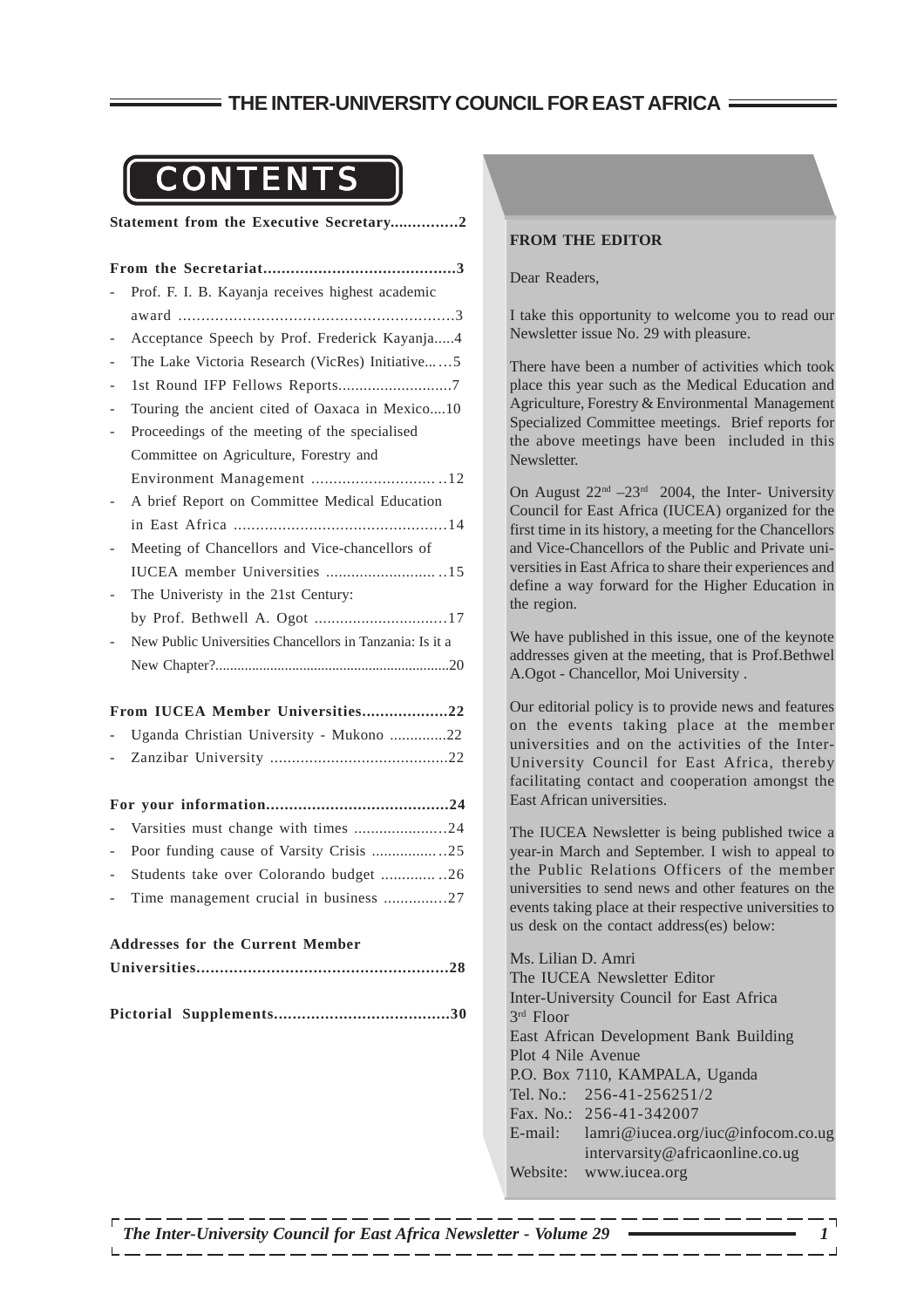## **STATEMENT FROM THE EXECUTIVE SECRETARY =**



**Prof. Chacha Nyaigotti -Chacha**

am pleased to see a release of another IUCEA<br>
Newsletter. This is one way available for the<br>
member institutions to share some information<br>
with all stakeholders in the region. Take your few am pleased to see a release of another IUCEA Newsletter. This is one way available for the member institutions to share some information minutes to peruse through and appreciate the tremendous transformation that higher education institutions are going through.

To us at the Inter-University Council for East Africa (IUCEA) secretariat, it is always a joy to serve the universities in the East African region and the three Partner States of the East African Community. Since the revitalization of IUCEA in 2000,we have continued to enjoy unreserved support from our principal funders-Kenya, Tanzania and Uganda, member universities and international organizations. We recognize this support and vow to continue charting out the future activities of IUCEA in tandem with the expectations of the stakeholders.

A number of events have unfolded in the realm of higher education in East Africa. We have witnessed in the recent past a proliferation of private universities as well as privately sponsored students in public universities. The growing number of students of varying age brackets has brought to the universities new challenges in academic and social spheres. Another positive development has been the appointment of new university chancellors in public universities who are not Heads of State. We recently had a joint meeting of "civilian" Chancellors and some Vice- Chancellors and the lessons we got were enormous. Higher education is on the move and we at IUCEA feel honoured to be part of this phenomenal change.

Individual universities in East Africa are positioning themselves to compete and remain relevant in the globalized arena where it is only the best that will survive.

Have an enjoyable time with our newsletter.

**Prof. Chacha Nyaigotti-Chacha The Executive Secretary IUCEA Kamapala September 2004**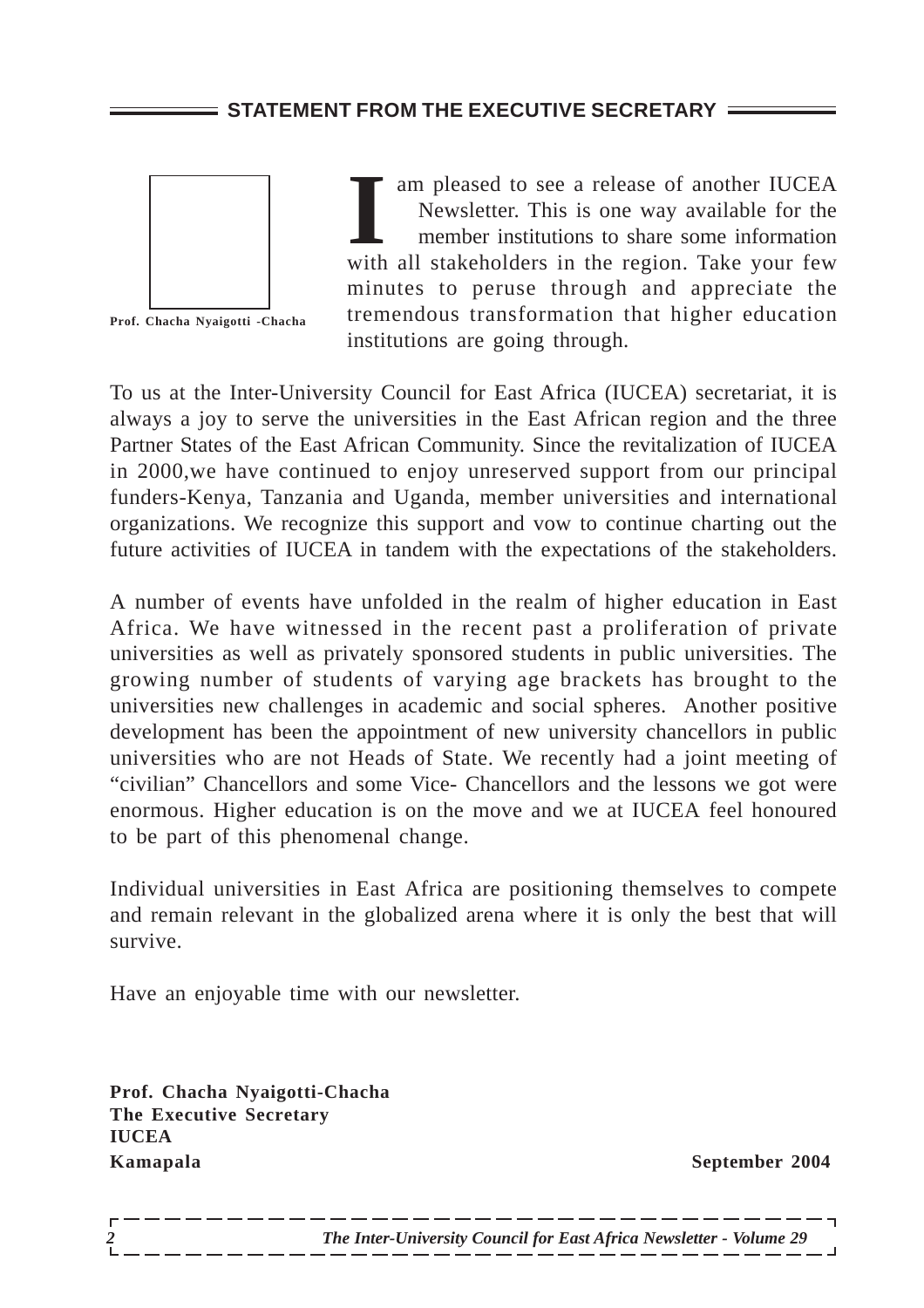## PROF. F I B KAYANJA, RECEIVES HIGHEST ACADEMIC AWARD BY THE GOVERNMENT OF FRANCE

n February 20, 2004,<br>Professor Frederick<br>Kayanja, Vice-Chancellor Professor Frederick Kayanja, Vice-Chancellor of Mbarara University of Science and Technology and Chairman of the Governing Board of the Inter-University Council for East Africa received the **Commandeur de l'Ordre des Palmes Academiques** from the Government of France. This award was created by Napoleon Bonaparte in 1808 to recognise academic excellence in France.

The Executive Secretary of the Inter-University Council for East Africa and the entire staff join the IUCEA Governing Board and the entire academia in congratulating Professor Kayanja most warmly for obtaining this award.

Full excerpts of the French Ambassador's speech during the awarding ceremony at his residence in Kololo and Professor Kayanja's acceptance speech are given below.

**Speech by Ambassador of France to Uganda, His Excellency Jean Bernard Thiant, on the occasion of presenting to Prof. F I B Kayanja the Award of Commandeur de l'Ordre des Palmes Academiques.**

Professor Frederick Kayanja was born in Mbarara, Uganda on 4th August 1938.

He received primary and secondary school education at King's College Budo one of Uganda's most prestigious schools and, at an early age, did extremely well.

He did the preliminary science course taking Biology, Physics Chemistry and Mathematics at Makerere University College before it eventually became Makerere University.

He left Uganda after winning a scholarship and was admitted at the Royal Veterinary College of the

University of London. On completing the pre-clinical course, he proved to be the best student of his class.

He left the Royal Veterinary college to enter University College Medical School to read human anatomy. After passing the examinations with the highest honours he returned to the Royal Veterinary College to complete the Veterinary Clinicals.

He now joined the University of Oxford, Nuffield College, and the Radcliffe Hospital. He researched the blood supply to bones at the Nuffield Orthopaedic Unit under the Professor Truetta, the world re-known Professor of Orthopaedics. Under Professor Truetta, Professor Kayanja did brilliant research on the role of the blood vessels in the osteogenic process. For this work, which has withstood the test of time, he was honoured by the College only two years ago.

*Professor F. Kayanja receiving the certificate of the award of Commander de I'ordre des Palmes Academiques from the French Ambassador to Uganda Mr. Jean Bernard Thiant Feb. 20, 2004 Courtesy F. I. B. Kayanja*

*The Inter-University Council for East Africa Newsletter - Volume 29 3*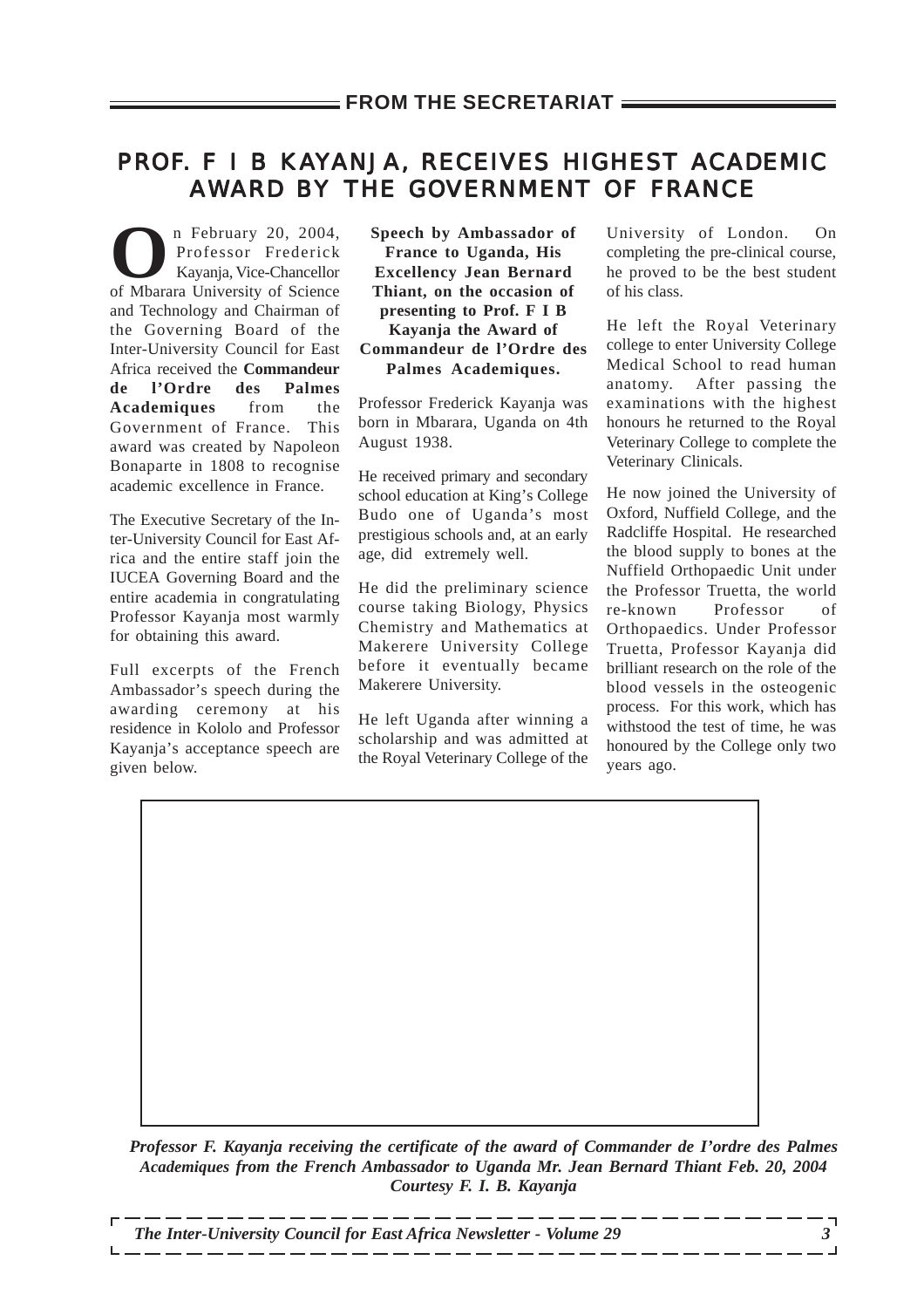Professor Kayanja did a sandwich doctorate degree between the University of Cambridge, and the University of East Africa. Under Professors Short and Amoroso, the famous reproductive physiologists of the University of Cambridge, Professor Kayanja shifted from bone research to work on reproduction, and especially the ovary, which effort has also brought him recognition and medals by world academies.

Professor Kayanja has shared his research prowess with many MSc and PhD students he has supervised. He still continues to teach and supervise. He has well over one hundred publications in international refereed journals and has published books as well. He has developed research interest in

disease, which afflict humans, animals and birds. As a serious researcher and knowledgeable scientist he has played his part on the subject of emerging infectious diseases.

The French Government recognises an outstanding scientist who has bent ever backwards to facilitate the collaboration of our Government in research programmes in East Africa. Our Government recognises his academic achievement and also takes note of his wisdom in knowing that research has no boundaries or borders. It is only the brilliant and exceptional scientific academic who does not succumb to the insulated atmosphere and thinking of the laboratory. Professor

Kayanja avidly looks for co-operation and the Embassy of France has greatly benefited from his persistent drive for collaboration in the interests of excellent science.

In view of the above, The French Government has decided to decorate and honour Professor Kayanja by awarding him the highest academic title of the **Commandeur de l'Ordre des Palmes Academiques**. This award was created by Napoleon in 1808 to recognise Academic Excellence in France. The document of the award is signed by the Prime Minister of France and it is my honour and privilege to present it to you, Professor Kayanja, today on 20th February 2004. May your achievements **OOOOOO** continue to be recognized.

## ACCEPTANCE SPEECH BY PROFESSOR<br>FREDERICK KAYANJA FREDERICK KAYANJA

**Y** our Excellencies<br> **Manual Excellencies**<br> **Surface Present Honourable Ministers Other Dignitaries here present Ladies and Gentlemen**

Usually I am never short of words. However, at this material time, I am truly dumbfounded. This honour comes as a thunderbolt out of a clear blue sky.

I am humbled, your Excellency, that a simple Ugandan, like me, can be considered and actually found worthy. This says a lot for France. My Francophone friends have always preached to me about French evaluation, which is always above race, colour and creed. I now know and would like my fellow countrymen also to know that it is true. How otherwise, could a simple Ugandan, like

me, be considered and found worthy of this award?

At the outset, I wish to thank the French Government for not only having considered me, but also for finding me worthy of this exceptional award of the **Commandeur de l'Ordre des Palmes Academiques.**

I am a strong believer in the words of Dr Mead who said, and I quote, **"I must admit I personally measure success in terms of contributions an individual makes to her or his fellow human beings."** I now know, your Excellency, that your Government has recognised my humble contribution by way of my research efforts and toils in Academia.

I also realise, your Excellency, that your Government is saying to me, using the words of Jonas Salk that, and I quote, **"The reward for work well done is the opportunity to do more."** The reward has rekindled my resolve to do more.

This honour is not for my family, my relatives and friends alone. It is an honour to Ugandans and to my country. It is a reward to all colleagues involved in Research and Academia and also to those who benefit from it.

This honour recognises the institution where I work. Mbarara University of Science and Technology is greatly honoured. I put on record the message of thanks to your Government, your Excellency, from my colleagues,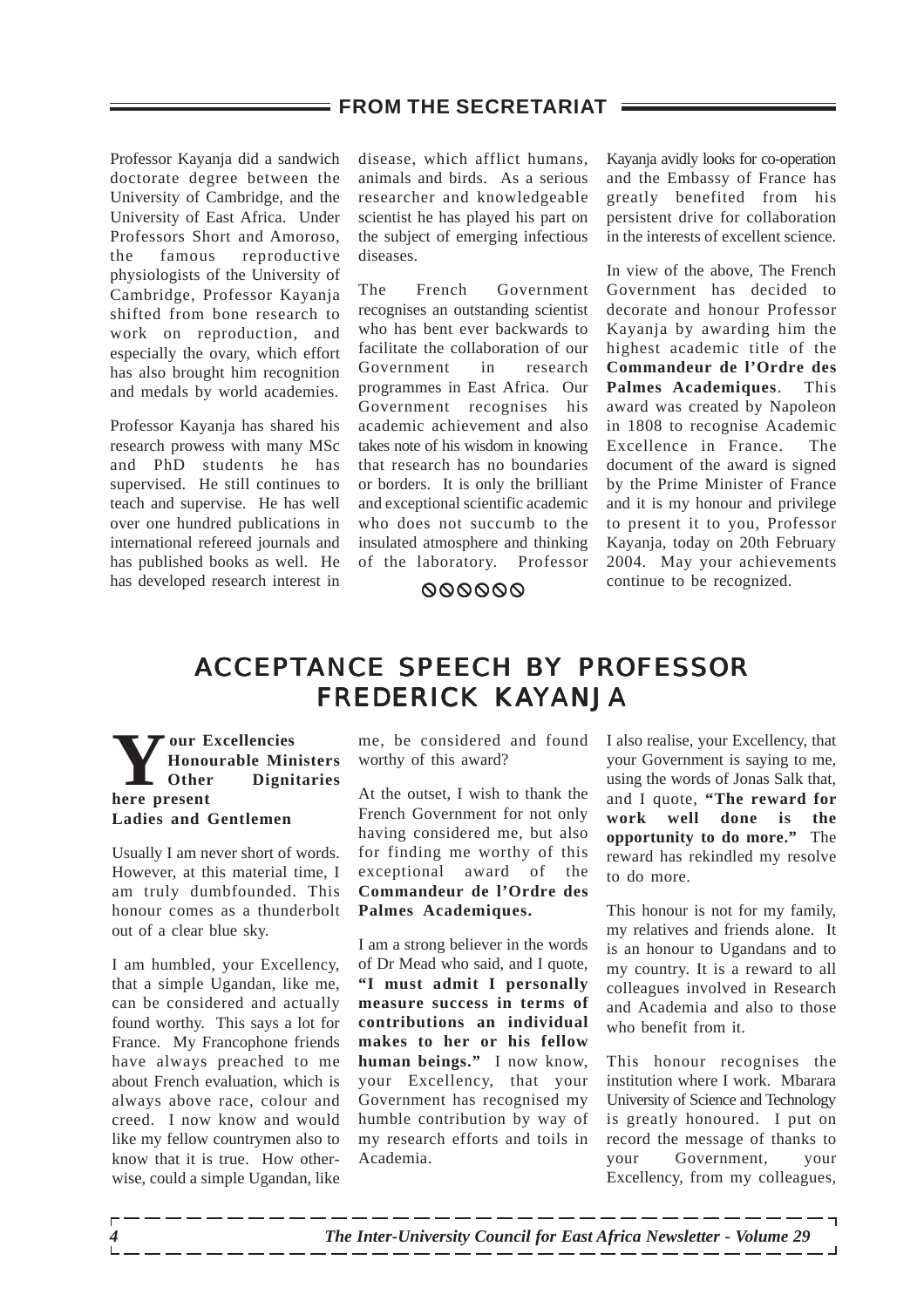### $\equiv$  FROM THE SECRETARIAT  $\equiv$

the staff of MUST and my students who now know that good work stands the test of time and can be rewarded. We must hold steadfast to the advice of Lombadi that, and I quote, **"The quality of a person's life is in direct proportion to their commitment to excellence, regardless of their field of endeavour."** My fellow countrymen, let us renew our commitment to excellence.

I am a family man. Sometimes I have been guilty of devoting more time to research and Academia than, I know, I have devoted to the family. I am, however, a very fortunate man because I have an angel for a wife. Your encouragement and understanding are exceptional, Madam Beatrice Kayanja.

Your Excellency, through you, I send my humble acceptance of this prestigious award to your Government. I know that the award was established by Napoleon Bonaparte in 1808 as a decoration for deserving scholars in your country. I humbly accept to become part of this history today.

I am deeply indebted to your Excellency and your Embassy staff for the part you have played. I will, as long as I live, be grateful to you all and your great Nation.

## 000000

## The Lake Victoria Research (VicRes) Initiative

*By Z.A Ogutu, Project Coordinator*

#### **ntroduction**

**I** In an effort to meet its objectives of supporting research that will contribute towards sustainable livelihood and environmental restoration, VicRes has since March 2004 undertaken different planned activities as reported below:

#### **VicRes Annual General Meeting**

In accordance with VicRes organisational structure, the AGM is the supreme organ for decisionmaking of the initiative. It also serves as an important forum for sharing of research findings and results of funded (and related) projects. The first annual general meeting was held between 5<sup>th</sup> and 8th May 2004 in Jinja, attracting 128 participants drawn from Universities and Research Institutes in East Africa and the EAC Secretariat. Also present was staff from the Swedish Embassy in Uganda and Prof. Staffan Wiktelius, representing Sida/ SAREC, Stockholm. While VicRes sponsored two members from each stakeholder institution, the

secretariat wishes to thank those universities that used their meagre resources to sponsor more scientists to attend this very important meeting.

In response to interim research findings and results presented on the on-going 13 projects, participants challenged beneficiaries of VicRes funding to work closely with policy-makers without losing touch with the end users of the information that is generated. Participants were concerned particularly with the science in the on-going research and whether or not emerging options for sustainable livelihood are taking into account real situations on the ground. The meeting also received findings of baseline studies on Land Use Research from the Lake Victoria basin undertaken by Prof. W. Gombya Ssembajwe (Uganda), Prof. P.Z Yanda (Tanzania) and Dr. Asenath Omwega (Kenya). Research gaps identified by the baseline studies included:

• Failure of past studies to link research findings and results with livelihood issues; coupled with this is poor dissemination of findings

• Failure of past studies to offer strategies for optimizing benefits from various land uses; identifying poor marketing structures as a key obstacle

The draft reports were given to participants for reaction and comments. This meeting was also used to distribute the 2003 baseline reports on wetlands research.

#### **2004 Proposal Submission and Peer Review**

Team building for joint (regional) proposals is one of VicRes's unique achievements. Between January and March 2004, the project coordinator held a series of consultations with potential researchers, collecting contacts and topics/concepts that were to be used for team building. A total of 17 universities and 2 research institutes were visited. After compilation, the list was circulated to those who had provided contacts plus all scientists in VicRes mailing list. More researchers were reached through brochures and posters sent to potential institutions and through adverts made in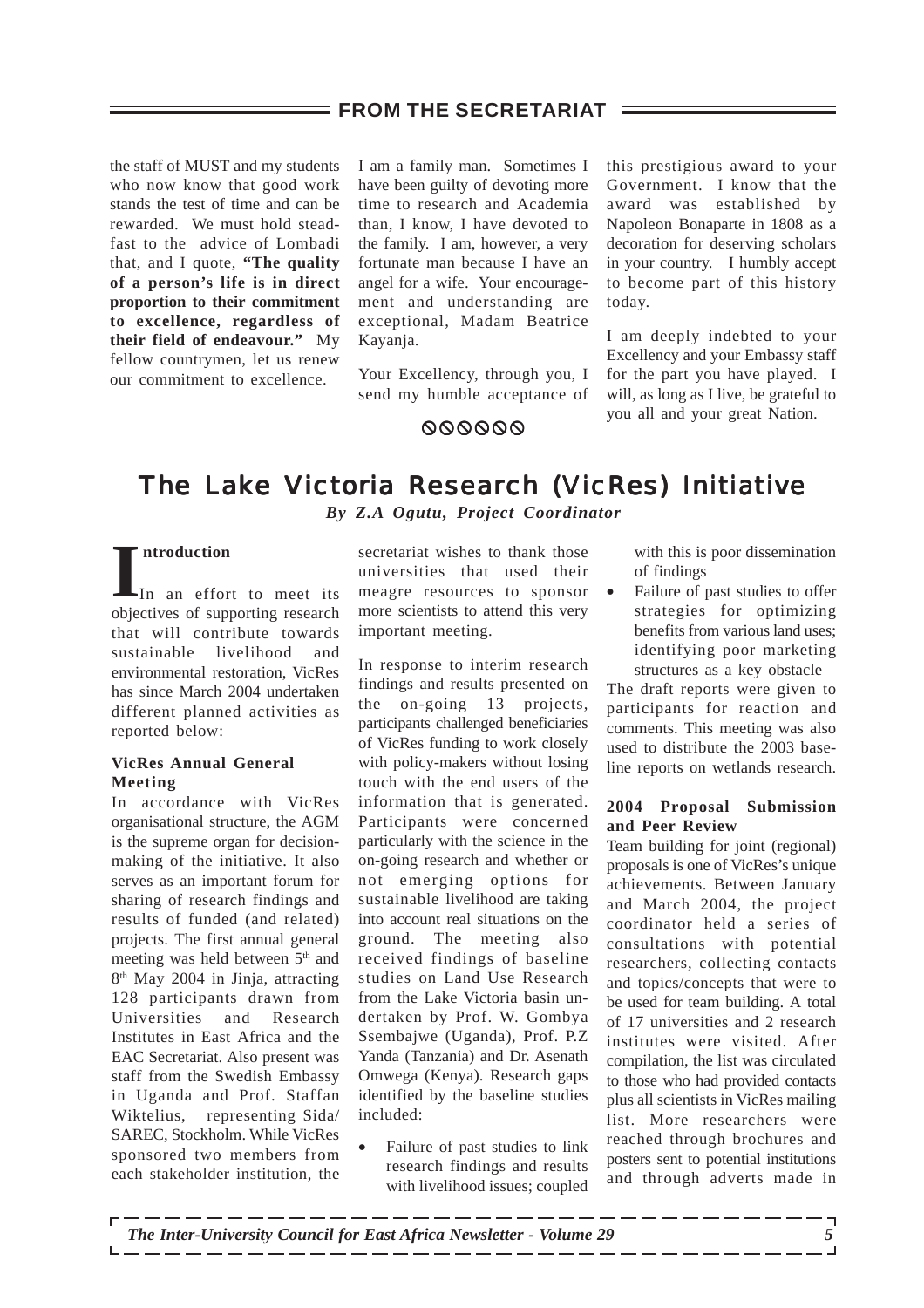different daily newspapers in respective countries.

Through e-mail communication, the scientists formed teams for proposal writing. Those scientists, who had not met before, were given opportunity for consultations during a one-week workshop held in Nairobi between March and April 2004. A total of 91 proposals

was received by the deadline of 15th April 2004. After administrative review (done by VicSec assisted by VicSac – Uganda Chapter), 43 proposals were forwarded for peer review. The rest were rejected for failing to meet VicRes criteria of *inter lia* being regional and focusing on either land use or wetland theme. VicRes has an elaborate network of peer review process involving scientists from East Africa and abroad (in Europe, America and Australia). The peer review reports have been received and are awaiting discussion by the scientific advisory committee (VicSac). Final decision on this year's funding will be communicated to all scientists who participated by end of July 2004.

*Participants of the team building workshop held in Nairobi*

## EDUCATION QUOTATIONS

There is no need to EDUCATION. It is not that you read a book, pass an examination, and finish with EDUCATION. The whole of life, from the moment you are born to the moment you die, is a process of learning. By Jiddu Krishnamurti

If we help an educated man's daughter to go to Cambridge are we not forcing her to think not about EDUCATION but about war? -- not how she can learn, but how she can fight in order that she might win the same advantages as her brothers? By Virginia Woolf

Knowledge without EDUCATION is but armed injustice. By Horace

Intelligence appears to be the thing that enables a man to get along without EDUCATION. EDUCATION enables a man to get along without the use of his intelligence.

By Albert Edward Wiggam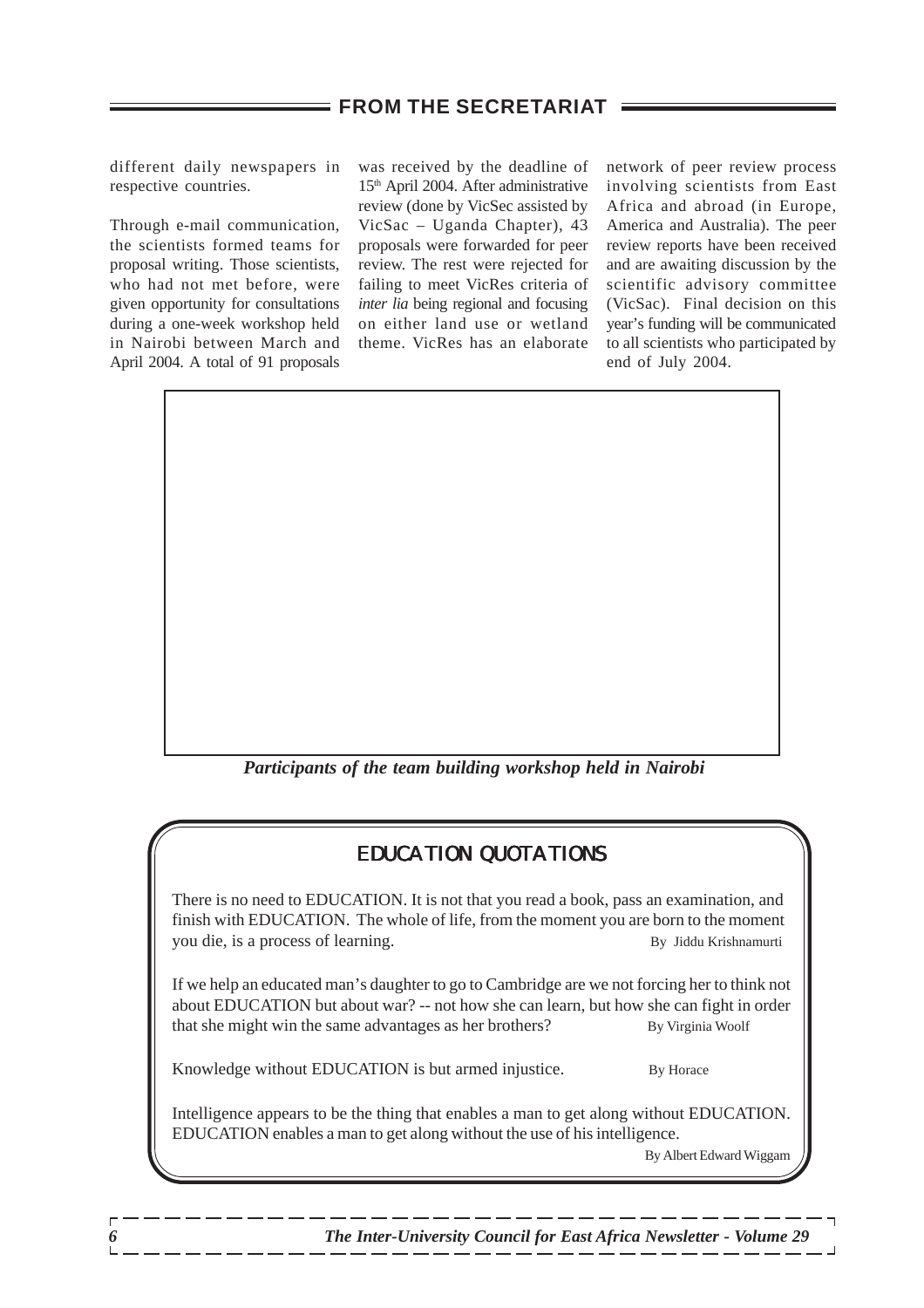## FELLOWSHIP FINAL REPORT

*By Pamela Mafabi Muduwa - 1st Round IFP Fellow*

## **PROGRAM**<br> **PROGRAM**<br> **EXPERIEN**<br> **The LL M PROGRAM DESCRIPTION AND EXPERIENCE**

The LL.M program in dispute resolution at the University of Missouri-Columbia is conducted by the Centre for the study of Dispute Resolution (CSDR), housed in the School of Law. The Centre opened in 1984, but the LL.M program started only in 1999, as the first ever Master of Laws degree exclusively devoted to dispute resolution. The program has since gained a top reputation in the dispute resolution field in the United States of America and around the world. The CSDR boasts a proud history of achievement, high standards, a distinguished group of faculty and scholars who have had a significant impact on legal education and the growth of dispute resolution practice.

The program was adequate in meeting my training needs and professional development. I dare say however, that it surpassed any expectations I may have had in as far as my personal development relates. Through the "Understanding Conflict" module, I was able to resolve my own inner conflict and to touch base with many aspects of myself that I never knew existed. I literary found myself, thanks to the very able Professor Len Riskin (founder of the CSDR).

Grounded in a strong theoretical base, the program explores the policy, design, practice and ethical issues related to alternative dispute resolution (ADR) and translates theory into real world practice. In the Mediation Clinic for example, I was able to mediate real cases filed in the Thirteenth Judicial Circuit of the State of Missouri, cases referred to the CSDR from the U.S. District Court for the Western District of Missouri, cases referred from the Missouri Commission of Human Rights, and cases from individuals, businessmen and organisations who came to the CSDR for resolution of their disputes. The LL.M externship, which took me to the Federal Judicial Centre in Washington D.C., exposed me to dispute resolution systems design and implementation activities in the Federal Courts. I had the rare chance of sitting in on an induction training for newly appointed Federal Court Judges from all over the United States. I would recommend the program for any one who wishes to start a career in dispute/conflict resolution and the teaching of the different methods of dispute resolution.

#### **FELLOWSHIP EXPERIENCE**

I was able to appreciate, through interactions with other scholars on different fellowships, the fact that the IFP Fellowship is a prestigious one, offering a comprehensive package to its beneficiaries.

The Professional Enhancement Fund was particularly useful, as I was able to attend professional conferences and trainings, through which I made very useful contacts. The American Bar Association Section of Dispute Resolution annual conference (2003) was one such conference, and through contacts made then, I was able to attend the subsequent one (April, 2004) in New York.

I also appreciated the Leadership for Social Justice Institute, which for me was very timely, coming as it did, when I was just preparing to return home to use the skills I had gained during my program in another job. After a whole year of studies in flat (but beautiful) Columbia, the Leadership Institute was for me what I would describe as a working vacation in hilly, chilly but very beautiful Brattlesboro (the land forms in Vermont made me homesick, seeing how similar to my own home in Mbale/Sironko).

However, I am of the opinion that the IFP policy of non-adjustment in awards is too rigid. While I appreciate the need for consistency and the need to avoid an influx of requests for adjustments in the awards (upwards usually), I believe that each case should be considered on its merits. In my considered view, a fellow who has been living in a small city (like Columbia-MO), but who is moving to a bigger city (like Washington, D.C.) for an externship should not be denied an increment in living allowance for that period of the externship, just because of the policy on discouraging upward revisions of allowances. This is what happened in my case, and I did not think the rigidity was called for.

#### **POST FELLOWSHIP WORK**

On returning home, I resigned my judicial position, mainly because the adversarial setting in the courts was no longer comfortable for me, after a year of studying more conciliatory approaches to dispute resolution. I accepted a position with the Legal Aid Clinic of the Law Development Centre, based in Kampala, the capital city. The Law Development Center is the only institution that offers the requisite training for all law graduates who intend to join the Ugandan Bar.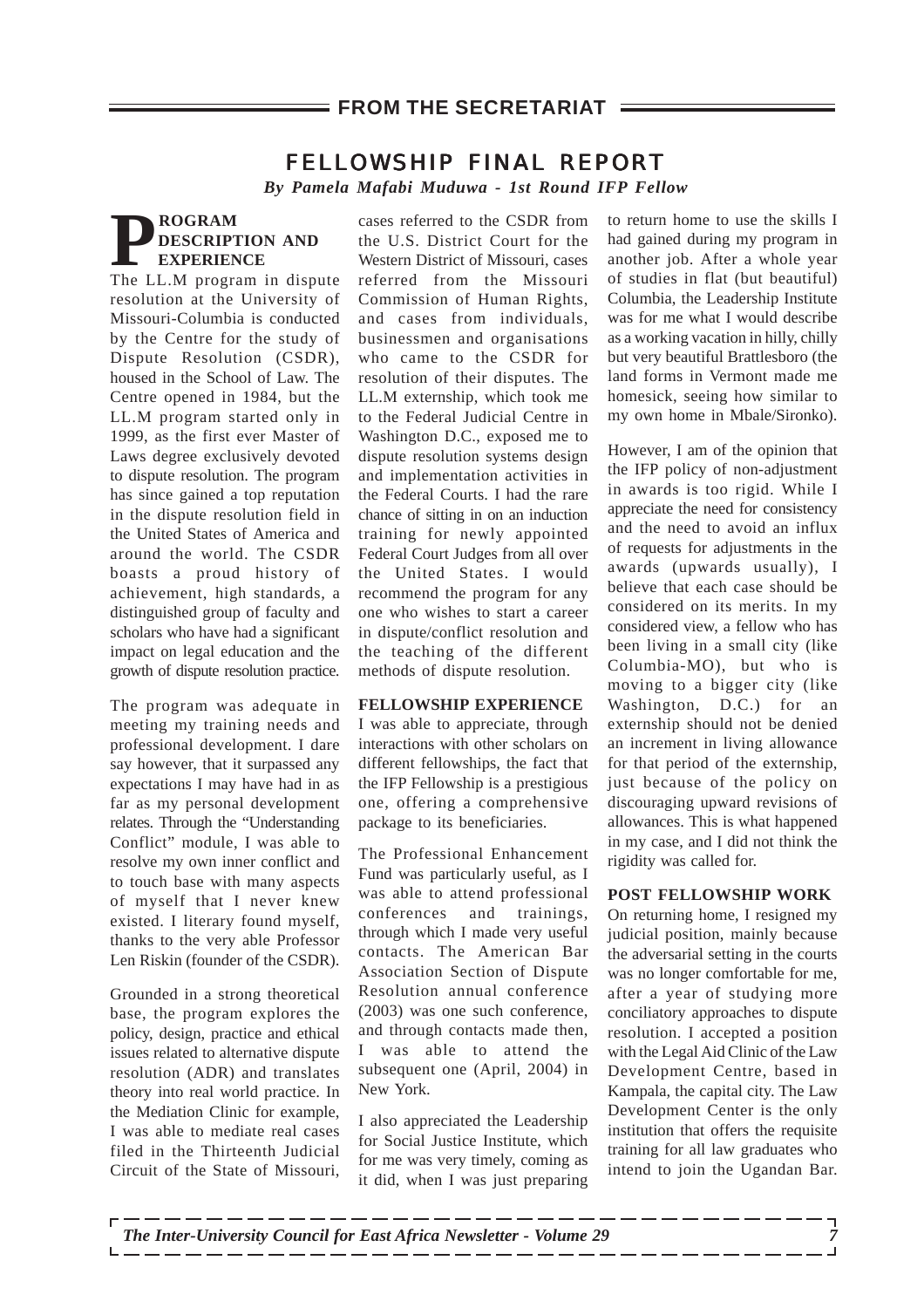The Clinic has two mandates; that of legal training and a public defender mandate.

In its training mandate, the clinic offers clinical legal education (CLE) to aspiring Advocates, giving them a chance to test the real world with real clients (experience-based learning), and instilling in them a sense of service to the community. Through my new position, I have been able to influence changes to the curriculum to incorporate ADR aspects in the budding lawyers. I have successfully participated in a training of trainers (LDC teaching staff) in ADR mechanisms and am presently working on a training manual to guide the teaching of ADR at the Center.

Under its public defender mandate, the clinic provides free legal services, including court representation for indigent members of the community, with particular focus on access to justice for children in need of care and protection, and children in

conflict with the law. This mandate also extends to adults charged with petty offences, who can be represented by the students through the CLE program. My new job is interesting and allows me to use skills acquired during the LL.M program. It is also fulfilling as it involves contributing to making real changes in the world through daily interactions with those who would otherwise have no access to justice. However, it is also overwhelming in terms of numbers of those who need the service vis-à-vis those who provide it. I am glad to report that I have successfully applied the leadership and networking skills acquired in the Leadership Institute in helping co-ordinate a network of Legal Aid Service Providers in Uganda, in a bid to map out a viable strategy in extending the service to all parts of the country (especially the rural communities where the illiterate and poor live). This is an experience I would be very happy to share with other Fellows, legal aid service providers and any other interested persons whenever and wherever the opportunity arises.

#### **CONCLUSION**

Nevertheless, I greatly appreciate the opportunity that Ford-IFP accorded me to develop myself professionally and personally. I do pledge my total commitment to the cause of justice for all, and look forward to a future of achievements for the good and dignity of all mankind. I also hope that it will still be possible to get another opportunity for further studies, as my new job already reveals the need for it, especially in relation to access to justice for people in conflict-affected areas, internally displaced people, refugees and the whole process of post-conflict access to justice. This would greatly improve not just myself, but also the impact that I would make in improving access to justice and the respect for human rights of people living in conflict-affected areas like northern and some parts of Eastern Uganda.

**Contact: pamud2001@yahoo.com**

#### 000000

## APPRECIATION

*By Lwogose Vencia- 1st Round IFP Fellow*

I<br> **U**ndertaking higher<br>
Masters and PhD level is<br>
a desire that many people have education particularly at Masters and PhD level is a desire that many people have but are incapacitated partly because of the inability to meet the high costs in terms of tuition fees and maintenance costs. If one happens to get a scholarship /fellowship to undertake further studies, he/she must show appreciation for such support. It is on this note that I extend my heart felt appreciation to the FORD FOUNDATION

INTERNATIONAL FELLOWSHIP PROGRAMME for awarding me a fellowship through which I managed to study and complete a Masters of Arts degree in Economics of Education at the Institute of Education (University of London).

In the same spirit, I salute the staff of the Inter-University Council for East Africa (IUCEA) for collaborating with the FORD FOUNDATION to administer the Ford Foundation International Fellowship Programme. Long live IUCEA.

The IFP gave me wide exposure ranging from academics to social life. At the University of London, I had access to a well-stocked library and met experienced and supportive lecturers. I am proud of the skills I acquired during this period some of which include: a more independent skill of academic study and inquiry; applying research skills to the testing of hypothesis about association and causality between variables; an analysis and evaluation of view points in relation to education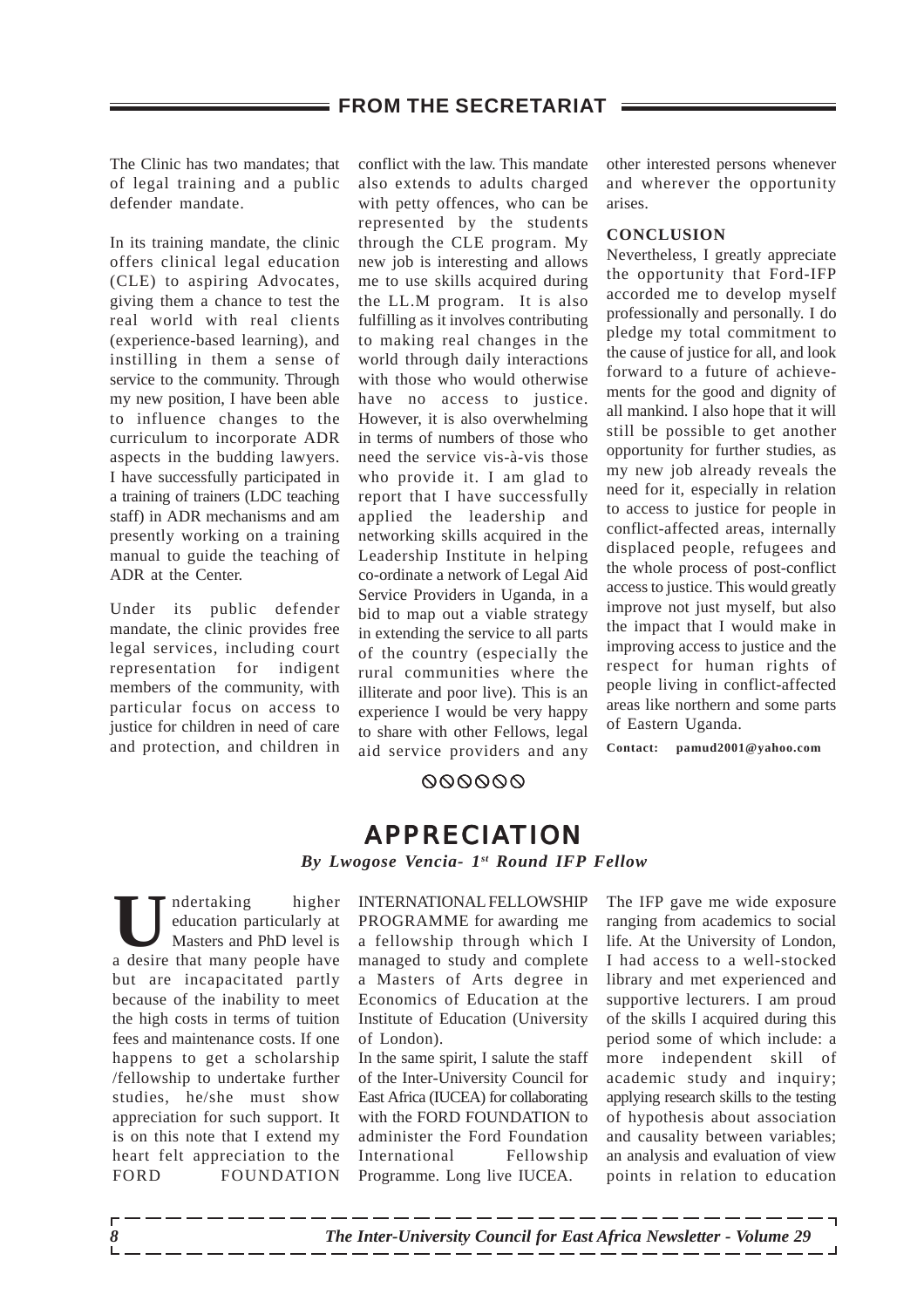policy from an economic perspective. Some of the professional skills acquired included: an understanding and critiquing a range of methods of academic appraisal and evaluation applied to education; making informed judgments regarding education policy and policy formulation; ICT skills in obtaining and evaluating information from the internet and in using software to manipulate, interpret and present qualitative data.

The fact that the scholarship gives freedom to fellows to study in any university of their choice provided an opportunity for me to leave my country of origin for the first time. I achieved a historical journey overseas, which widened my exposure. I was able to join a university of outstanding reputation, (Institute of Education, University of London) where many renowned educationists have studied. The Institute of Education is a post graduate college with a distinguished reputation as a world center for research and teaching in all aspects of practice, theory and policy in education and related fields. The college has a world-class education library in the world, experienced and competent lecturers who are supportive.

Furthermore, the scholarship package includes an invitation of fellows to participate in various leadership – building activities, in areas such as advocacy, communication, conflict resolution and strategic planning. Such conferences enhance cohort building and allow fellows to interact among themselves, which helps to build both an international perspective and international network.

I have been humbled by the experience and exposure I got through the IFP scholarship. I now have the confidence to offer a service to society. I have chosen the challenge to change lives of suffering children. I recently visited GULU- northern Uganda an eighteen-year war zone. I went to one of the camps to assess the situation there. The children were malnourished, inadequately sheltered and with little prospect of access to education due to constant fear of abduction and being killed by Kony rebel soldiers.

One child came to me and said, "I don't know where my parents are. The rebels took my elder sister. I don't want to be here. Can you take me?"

I believe that the world can provide an answer to such children. Suffering children need friends to help them live a fuller life. The children represent a generation and the world cannot afford to lose them.

I am developing an idea of setting up a non-government organization,

through which I will convey support to the children in the area of:

- Early child hood development
- ! Education support
- Child shelter
- Environmental protection
- $\bullet$  Etc

Currently I am identifying volunteers to work with and I know we will stand the test of time through dedication to quality, accountability and the determination to succeed.

As I strive to achieve this goal, I will maintain an environment of friendship, cooperation and respect for those supporting this dream.

Once again, I express my gratitude to:

- ! Ford Foundation & Inter-University Council for East Africa God bless you abundantly, and thank you for all your support in facilitating my education.
- The lecturers

Thank you for moulding us. There is no doubt that the success lying ahead of us will be a derivative of the functions you have played in our lives

#### **Commitment**

With the confidence I now have, I pledge my determination to impact society, God being my helper.

**contact: vlwogose2002@yahoo.com**

## QUOTATION

*You can learn new things at any time in your life if you're willing to be a beginner. If you actually learn to like being a beginner, the whole world opens up to you. By: Barbara Sher*

*The Inter-University Council for East Africa Newsletter - Volume 29* 99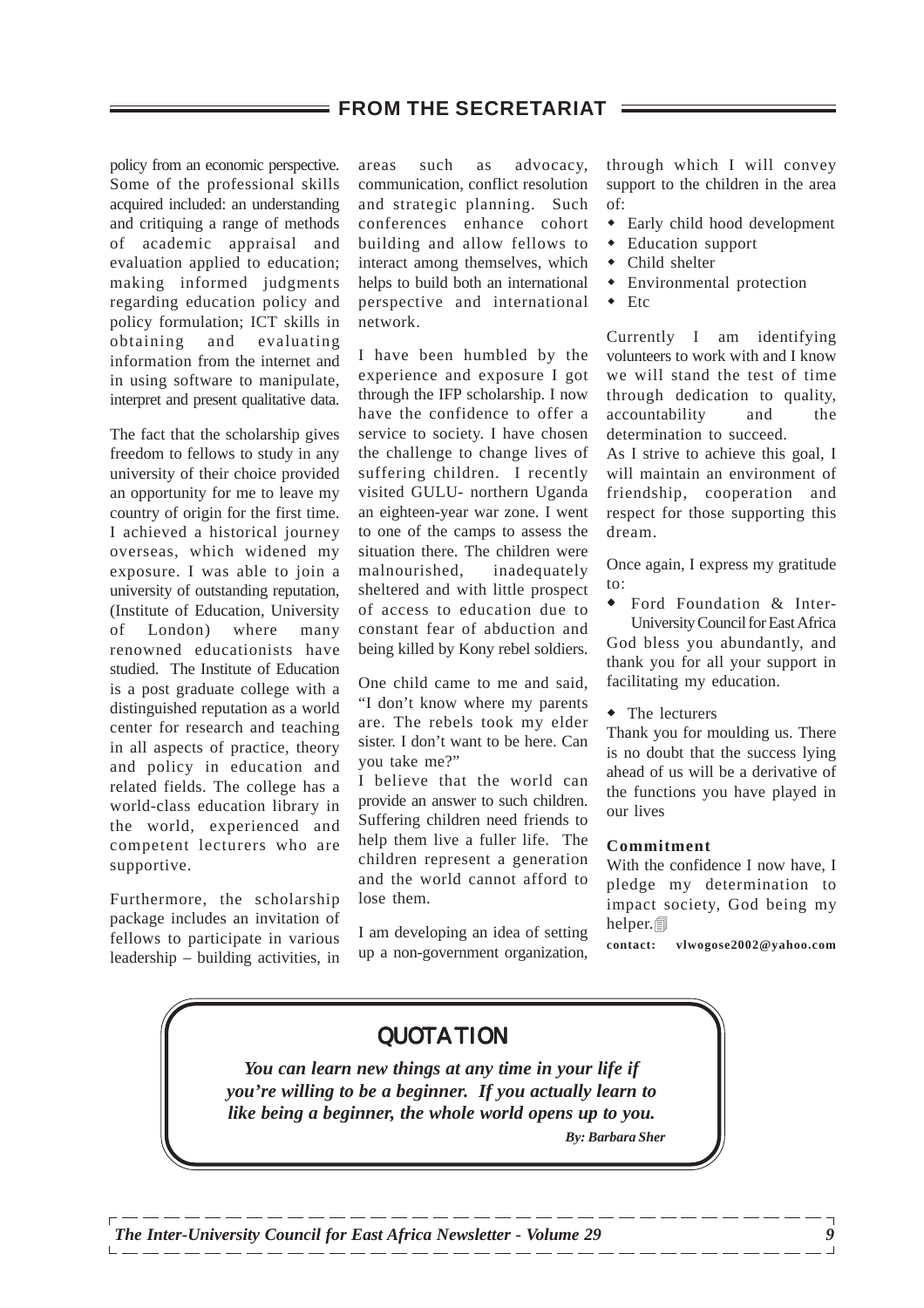## [Tour and Travel]: Touring the ancient citadels of<br>Oaxaca in Mexico Oaxaca in Mexico

*By Aaron Mushengyezi, PhD Student at the University of Connecticut-1ST round IFP Fellow*

**E**ven as I sit here hunched London-Heathrow's over my notebook in Terminal Four awaiting my flight connection, memories of Oaxaca still flood my mind. I mean, Oaxaca is one place in Mexico you must visit before you die! Talk about Mexico (by the way, folks there call it "Mehiko") and one immediately thinks of those popular Spring break resorts like Cancun, teaming with young men and women in skimpy beach gear, tanning themselves in the sea sands. Forget about that unless, of course, you want a high dose of adrenaline boiling in your veins. If you ask me, Oaxaca (you have to say "Wahaka" to get it right) is the place to go next time you head down to Mexico. And make sure you explore its ancient citadels of Monte Alban and Santo Domingo. Even renowned English poet, D.H. Lawrence, once fell in love with the place praising Oaxaca as a place created for the communion of souls.

For one thing, if you hail from Africa you easily feel at home in Mexico. You see, Mexicans have this infectious warmth that foreigners can't resist when they come to East Africa. It has something to do with the nice climate, I think, because Mexicans—just like Africans—do not have to endure the stress of six frozen months in winter like many folks do in North America. How do you convince a fellow from Africa that temperatures here in Connecticut can plummet to single digits as low as -8F (-22C)? That is precisely the record low we hit not so long ago. With water freezing in the pipes,

cars failing to start, and schools shut down unceremoniously, I swear I could have given anything—even my life on the cross—to get out of Storrs! So I sighed with relief when I learnt I was among the few lucky participants who were sponsored by the Ford Foundation's International Fellowships Program (IFP) to attend a Leadership for Social Justice (LSJ) training in Oaxaca, facilitated by the School of International Training and the Advocacy Institute.

It was warm and nice when we landed in Mexico City. It is a huge, beautiful metropolis with about 24 million people crammed there. In short, you can fit the whole population of Uganda in Mexico City! No wonder it is the largest city in the whole world—perhaps challenged only by Los Angeles. I have always thought that if you speak English, you can survive anywhere in the world. Not in Mexico, thank you very much. I should have known better—I mean after the little stint I had with Espanol at the Mexican Consulate in New York when I went for my visa. You see, I wanted to use the toilet. So I entered the hallway and suddenly two doors stared at me: one said *Hombres* and another *Mujeres.* Nothing in English. No gender labels. *Mujeres* sounded more masculine to me. I hesitated to see if a lady would emerge from one of the doors. No chance. Suppose I go in and meet a woman there, with her smalls below the knees…? This is America, you know: you don't want to get messed up in lawsuits for sexual harassment! I beckoned the guide.

"Excuse me, sir, which is the…eer…door for Men?" "*Hombres*" he pointed, laughing. Serves me right! I should have first sorted out some Espanol basics like *¿Cómo es usted?* (How are you?), or *¡Muchos gracias!* (Thank you very much!), etc.

You probably think I am exaggerating. Didn't our colleague from Nigeria fail to buy a snack in Mexico airport? She tried all kinds of basic English grammar until she gave up. Soon she emerged empty-handed to narrate her ordeal with Spanish. "You should have used gestures," I insisted. Soon it was my turn to prove my hypothesis. I tried phrases, then single words, and finally morphemes.

*"¿Usted habla Inglés?"* the bemused attendant asked laughing. "Tea, I want tea," I mumbled, not sure whether they were saying I'm an idiot or something.

Forget it. I cupped my left hand to make the shape of a saucer. Then with my right hand, I held an imaginary "cup" and sipped tea out of it.

"*Te? Si. Te negro?*" the attendant nodded.

"Negro" must be "black," I figured black tea. I nodded back. Then I held out my left hand and started peeling it like a banana to her amusement. It worked.

*"Gracias!"* I said as I sauntered back to my group to show off my first meal of the day.

This little stint at para-linguistic communication was to prove invaluable later, actually, when I had to sustain a "conversation" over dinner with a Brazilian participant who only spoke Portuguese. Don't ask me how it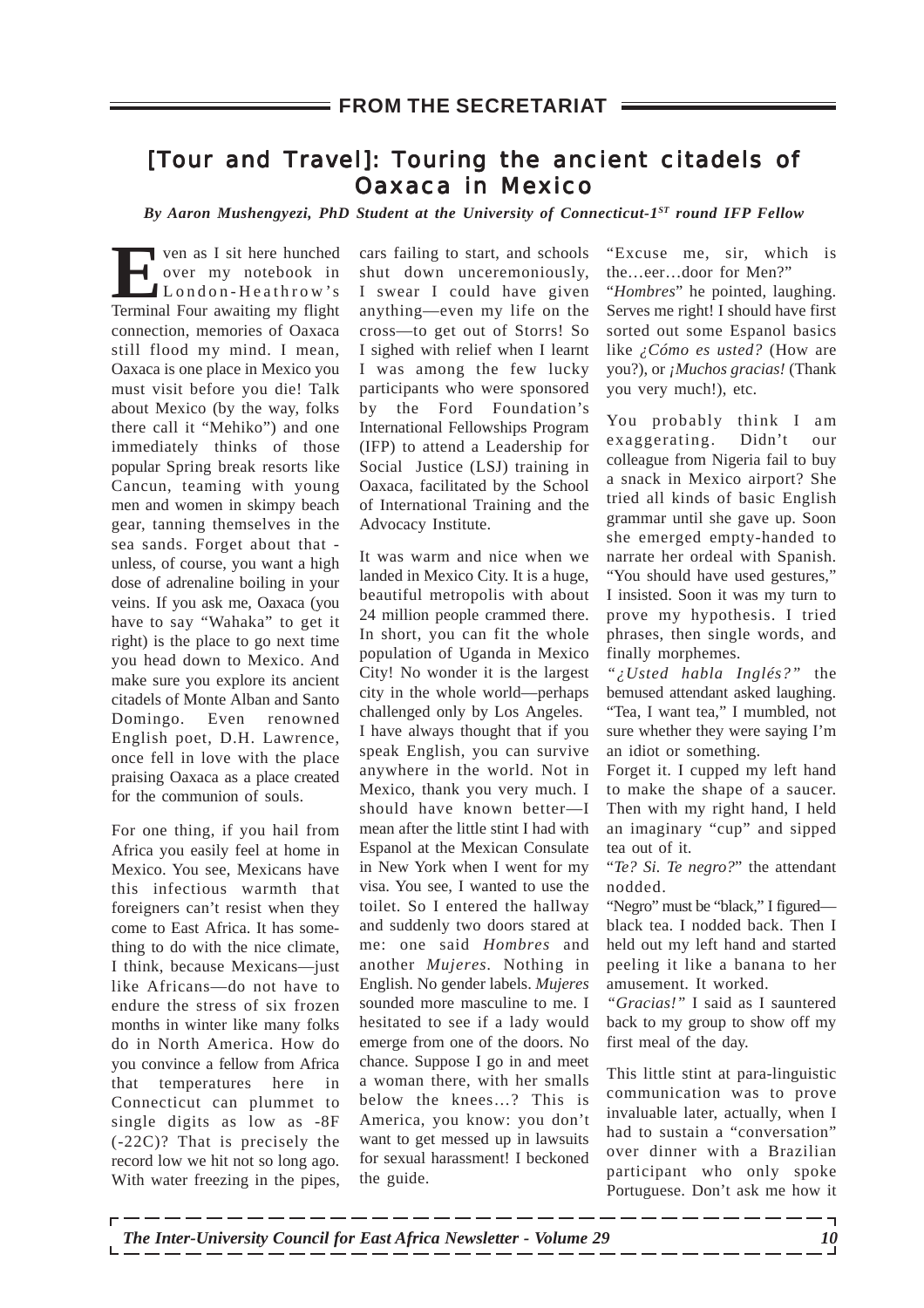all went, but I remember we laughed a great deal. I can tell you, though, that outside the conference translation facilities, the whole melee of languages reminded me of that TV comedy, *Mind Your Language.* And that was our first major lesson in Latin America: people are so proud of their language that they do not give a damn about English. Now I understand why our hosts had to send guides to take us through customs.

After another hour on an internal flight, the mountain city of Oaxaca finally beckoned us. The place is a must see. Its topography is breathtaking to behold. The city lies in some sort of extinct volcanic crater that was once a lake, probably in the tectonic age. When you take a ride up the winding roads to the mountains of Monte Alban or Santo Domingo and you behold the city spread below you like a multi-coloured painting, you simply can't resist the temptation to pull out a camera and click away. Monte Alban is an amazing archaeological treasure tucked away from civilization, to which tourists flock in drones every year. Here you find well maintained

ruins of the ancient citadel of the Zapotec empire, which flourished from 500 BC to 800 AD. The Zapotecs had an amazingly advanced civilization with a written alphabet and numeric system, and they used a calendar with 365 days.

On these mountain tops, the Zapotecs built their fortresses to defend themselves against external attacks. Their civilization was finally taken over by the Mixtecs, who were in turn defeated by the Aztecs until the Spanish conquest in the 16<sup>th</sup> century. Strewn over the mountain top are remnants of rugged stone walls, columns and arenas which have defied time and the onslaught of nature's elements. Some are built out of curved stone and stucco and still have visible engravings on them. Our guide reeled off ancient accounts of this citadel and by the end of the tour we had nicknamed her "Precisely" because she began every sentence with that word.

Now it was time to buy souvenirs at the Monte Alban Museum. I think our government officials could learn a few lessons in

modern tourism management if they visited places like these. Then they would know we are sitting on a gold mine. For, in Oaxaca, they do not just narrate to you the history of Monte Alban; they also build a modern block next to the site, replete with a shopping centre, cafeteria, gift shop, etc so that the visitor spends extra dollars. For us we let visitors go to Kasubi Tombs, for instance, only to tell them stories about the *amasiro.* This is something our tourism departments need to understand: tapping opportunities. Your visit to Oaxaca is not complete if you don't check out Santo Domingo, the epitome of Medieval and Renaissance European architecture. Built by the Dominican friars in the  $16<sup>th</sup>$  century, the church stands elegantly with a magnificent Spanish baroque green façade, and a visibly lavish interior with golden arches. Next to the Church is the Santo Domingo Museum. Formerly a convent, it is a huge complex with innumerable eerie passages, former meditation rooms for monks, an archive, etc. Viewing the botanical gardens from the top floor is phenomenal,



*Some of the IFP Fellows at Monte Alban, Daxaca (Aaron is 3rd from left)*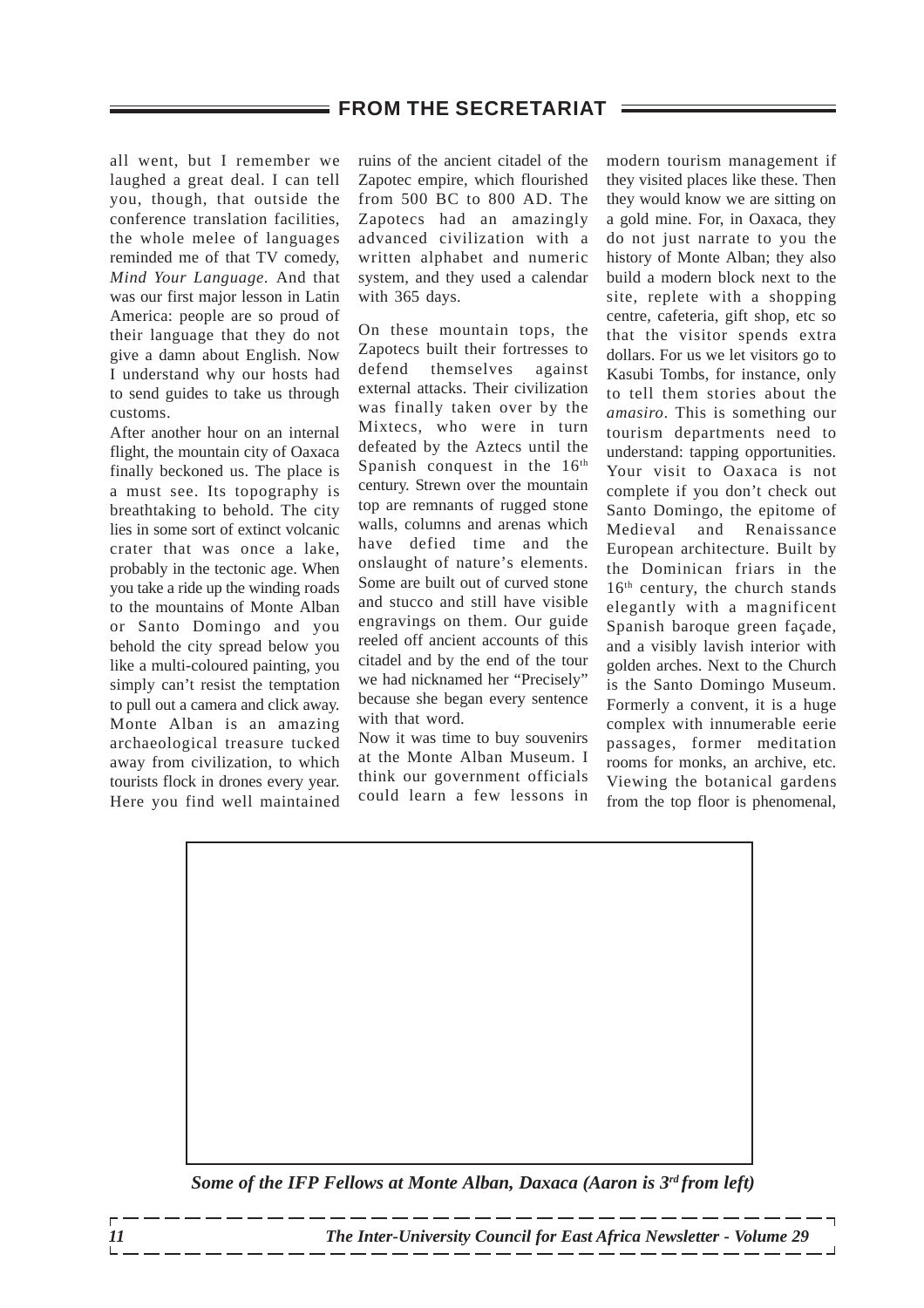for here you see hundreds of plant species which have been preserved from extinction. Recently renovated after government had turned it into a military garrison, Santo Domingo now looks a class apart; a masterpiece of art.

In downtown Oaxaca, another must-see is the *Zocalo,* the heart of the city. Bordered by an ancient Cathedral and the government palace on one side, and the *Andado Turistico* on the other, the *Zocalo* is the fun place to hang out with buddies. You can try out the local potent gin *Mescal* (their changaa, or Uganda Waragi), if you want, but in no minute you'll be calling a dog a god! The *Andado Turistico* is the place to go if you want fancy tourist shops for souvenirs. I loved the central market most, with all kinds of colourful Mexican textiles, handicrafts, sandals, etcetera, at bargain prices.

Undoubtedly, the site visits we

made to various projects in Oaxaca revealed that there is a lot we can learn from Mexico: their modern management of tourism infrastructure; their efforts at empowering marginalized groups through various projects for women, street children and indigenous peoples (in Oaxaca state, the question of indigenous people's rights is a hot one); the environmental projects like preserving indigenous plant species many of which have medicinal value; or even the way they have reclaimed indigenous crops for food security and poverty reduction, e.g. certain highly nutritious cereal, *amaranto* (amaranths), which the Spaniards had banned as a weapon to subdue the resistance of the local people, has been reintroduced and is now widely grown in Oaxaca.

That, in a sense, was the objective of the Leadership for Social Justice training and vision as

#######

Dr. Joan Dassin, the Director of the IFP, and other Ford Foundation Executives shared it with us: to exchange ideas and to network with other people on how to improve conditions in our own communities. In essence, social justice is all about charting out strategies for creating a more free and equitable society. But LSJ was not just a training program; it was also a great opportunity to meet and establish networks with people from all over the world, and we each carried enduring memories of the Oaxaca spirit that embodied the great moments and visions we shared in Mexico.

The Mexico program was a great opportunity to meet and establish networks with people from all over the world, and we all cherish fond memories of the great experiences we shared there—the very quintessence of the "Oaxaca spirit" that embodied the great moments and visions we shared in Mexico. *Contact: aaronmushengyezi@yahoo.com*

## A REPORT ON THE PROCEEDINGS OF THE MEETING OF THE SPECIALISED COMMITTEE ON AGRICULTURE, <sup>:</sup> THE SPECIALISED COMMITTEE ON AGRICULTURE,<br>FORESTRY AND ENVIRONMENTAL MANAGEMENT WHICH TOOK PLACE AT IMPALA HOTEL, ARUSHA, WHICH IMPALA HOTEL, ARUSHA, TANZANIA ON 23 - 24 FEBRUARY, 2004

meeting of the Specialised<br>
Committee on Agriculture,<br>
Forestry and Environmental<br>
Management, was held on 23rd Committee on Agriculture, Management was held on 23rd to 24th February, 2004, at Impala Hotel, Arusha Tanzania. Participants came from, Egerton University, Kenya, Jomo Kenyatta University of Agriculture and Technology, Kenya, Moi University, Kenya, University of Nairobi, Kenya, Kenya Agricultural Institute (KARI) Kenya, Sokoine University of Agriculture, Tanzania, Ministry of Agriculture and Food Security,

Tanzania, Forestry Training Institute, Tanzania, Makerere University, National Agricultural Research Organisation (NARO), Uganda, National Environmental Management (NARO), Uganda, Environmental Alert (NGO) Uganda and IUCEA, Kampala Uganda.

The discussions were focused on the need to improve teaching of agriculture and related disciplines in the Universities in the East African region. Special reference was

made to the popularisation of agriculture which is the mainstay of the economies of the Partner States of the East African Community and region. Participants were urged to come up with a common position for the good of the region and as they collaborate to bring about development and growth in East Africa.

A number of papers were presented on the following topics:

**Harmonisation of Curricula** Members agreed that it was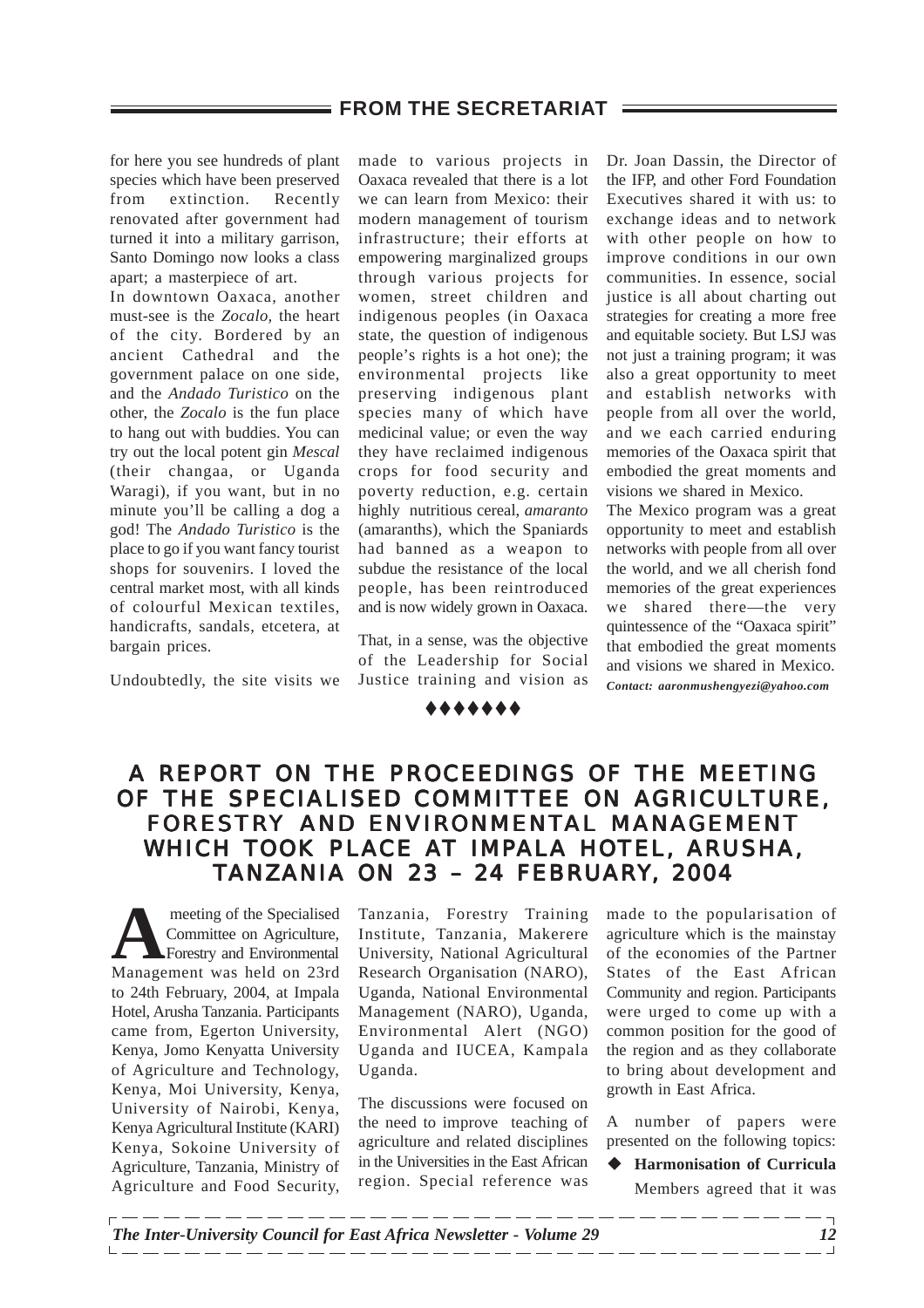very important for the region if the Curricula was harmonised and made userfriendly through dynamic agricultural programmes that were relevant to the East African situation.

#### $Collaborative$  Regional **Research Programmes**

It was noted that collaborative regional programmes were not effective and the need to revamp this collaboration could not be overstated. National Environmental Institutions such as Kenya Agricultural Research Institute (KARI) and National Agricultural Research Organisation (NARO), Uganda, were key in cementing these collaborative activities. Similarly universities in the region could have an impact in a joint effort to solicit for funding from donors in order to enhance regional research and collaboration.

#### **Exchange of Teaching and Research Material**

Interaction through teaching and research materials was another way of enhancing collaboration. It was agreed that that promotion of interaction of university and research scientists from institutions within the region through visits including sabbaticals and attending of regional events such as university agricultural exhibitions will facilitate bridging of the gap which currently exists among the

institutions of higher learning.

\$ **Agricultural and Natural Resources Education, Universities and Civil Societies Linking Tertiary Agricultural Education with Rural Agricultural Industry**

The conditions for creating an understanding between universities and civil society were basically identified as:

- a) Cordial trustful relations between citizens
- b) Accountability
- c) Community mobilization towards a particular goal through implementation of diverse programmes and activities
- d) Participatory management as a gateway to sustainable agricultural development in the region

The linkage was therefore, emphasised as a tool for development of activities.

#### \$ **Regional Networking as a Tool in Collaboration**

Regional Networking was addressed as a strategy by stakeholders to work together to achieve a common objective. The key objective was **sharing of knowledge and skills.** With change in the technological environment, universities needed to network so that collectively they could overcome social, political-cultural and organizational barriers to collaboration. Important aspects such as exchanging teaching materials and staff

could be deployed where needed using the fastest means possible.

Following lively discussions on the second day of the meeting, the committee made the following recommendations.

Members agreed that:

- Production of the East African Agriculture and Forestry Journal should be revived. Members recommended that IUCEA should own the Journal.
- Strong collaborative linkages with existing regional and international organisations as well as civil society should be created.
- There should be harmonisation of the curricula within universities in the region.
- Promotion of interaction of university and research scientists from institutions within the region should be enhanced through visits, sabbaticals and other regional events such as University exhibitions, Agricultural shows, etc.
- A needs assessment for regional research programmes should be formulated to strengthen existing linkages as well as creating new ones.
- IUCEA should share the outcomes of that meeting as soon as they were ready with the relevant organs of the East African Community for action on some of the proposals from that meeting. $\odot$

HUMOUR *If this is coffee, please bring me some tea; but if this is tea, please bring me some coffee. By Abraham Lincoln*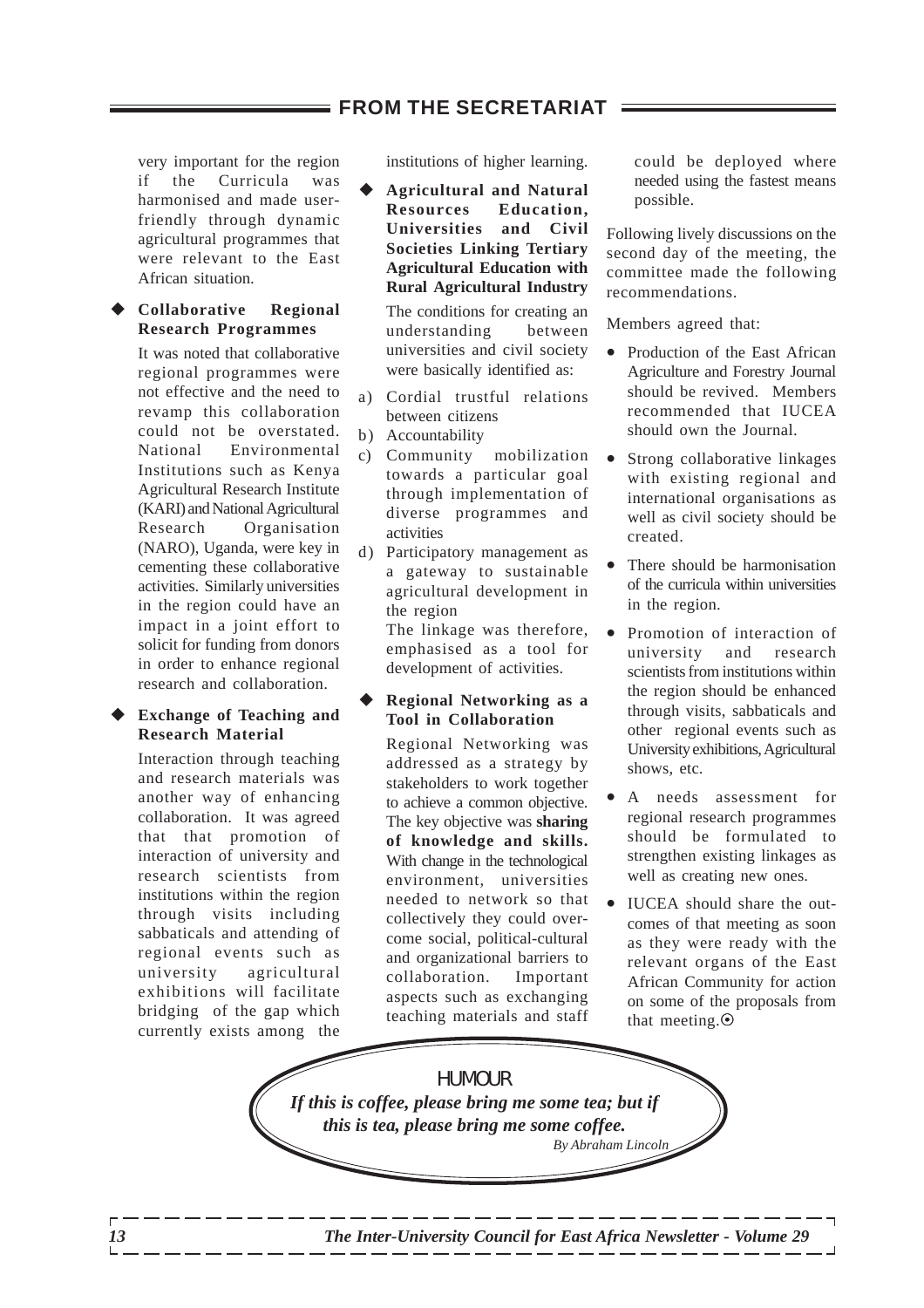## A BRIEF REPORT ON COMMITTEE FOR MEDICAL EDUCATION IN EAST AFRICA –  $28<sup>TH</sup>$  –  $29<sup>TH</sup>$  JUNE, 2004

**A** meeting of the Specialised Committee for Medical Education in East Africa was held under the auspices of the IUCEA on Monday  $28<sup>th</sup>$  -Tuesday 29<sup>th</sup> June, 2003 at the Jinja Nile Resort, Uganda. It was attended by Deans of Faculties of Medicine, from Kenya, Tanzania and Uganda as well as Principals of Colleges of Health Sciences, Presidents of Medical Associations, Registrars of Nursing and Midwifery Councils and members of staff of IUCEA.

The Meeting offered a forum for discussion on matters pertaining to contemporary issues in the health sciences and how it is being handled within the medical schools in East Africa. The vision of the meeting was **"Better quality of health care through improved quality of health professions education in East Africa**," while the goal was **"Quality health profession education through enhanced collaboration between Faculties of Health Science/ Universities in East Africa."** Specific objectives of the meeting were outlined as follows:

- Take Stock of what is happening in East Africa in the field of Health Professions education
- **I.** Identify challenges that need to be tackled
- $\blacksquare$  Identify best practises that need to be emulated and strengthened
- Identify ways of addressing the challenges and strengthening best practices through collaborative efforts
- **Devise ways of supporting and** hastening the realisation by the professional Councils to achieve mutual recognition of undergraduate qualifications in Kenya, Uganda and Tanzania
- **Exercise Achieve consensus on** harmonisation of post graduate health professions training in East Africa and specifically achieve consensus on:
	- What needs to be harmonised
	- The implications of harmonisation for the training itself and for subsequent employment and promotion of the graduates
	- What steps need to be taken for harmonisation to be implemented?
	- Where and how to mobilise the resources needed
- **Define the distinct roles of** Universities and professional councils in health professional training in East Africa

Topics for discussion touched on areas of Innovations in Health Professionals, Traditional Medical Curricula, Community Based Education and Service, Harmonisation of MMed Programmes in light of the emergence of Professional Colleges. The Role of Research in HPE and the Human Resource Challenge.

In his keynote address, Prof. Kayanja, Vice-Chancellor, Mbarara University of Science and Technology emphasised the crucial need for **innovation** as an important key to the success of academic autonomy, growth in intellectual depth and breadth and satisfactory service to the communities especially in a world of today where much talk is now around programmes being community based.

Further, Prof. Kayanja underlined the need for research as a basis for academic excellence. He cautioned that in order to keep pace with the developments in the world today, research had to be seriously addressed. The developing world had unique problems which had to be addressed through research.

Talking about the university as an institution of higher learning, Prof. Kayanja urged participants to follow a criteria that enhanced commitment to the search for and preservation of knowledge by teaching and research, adoption of the concept of free inquiry by its staff and the scholarly publication of their research findings as well as development of a fundamental commitment to the training of researchers and a realistic plan and mission to further enhance teaching and research ambitions. These, he said would act as a guideline to professionals on which to base their institutional growth.

Prof. Kayanja appreciated the fact that the medical profession in the region has continued to produce very good health workers who were able to function in remote stations where laboratories were still unknown and whose weapons in the battle against disease were the stethoscope and thermometer as aids to diagnosis. He concluded by alerting, however, that the era of working in the unknown was gradually vanishing and increasingly sophisticated equipment and methods were being adopted. He called for innovative approaches so that the quality of health education was not compromised.

In their recommendations, participants called upon bodies namely the Inter-University Council for East Africa, universities, East African Secretariat for Health and other health institutions to work in hand-in-hand to map out ways and means for harmonisation of MMed training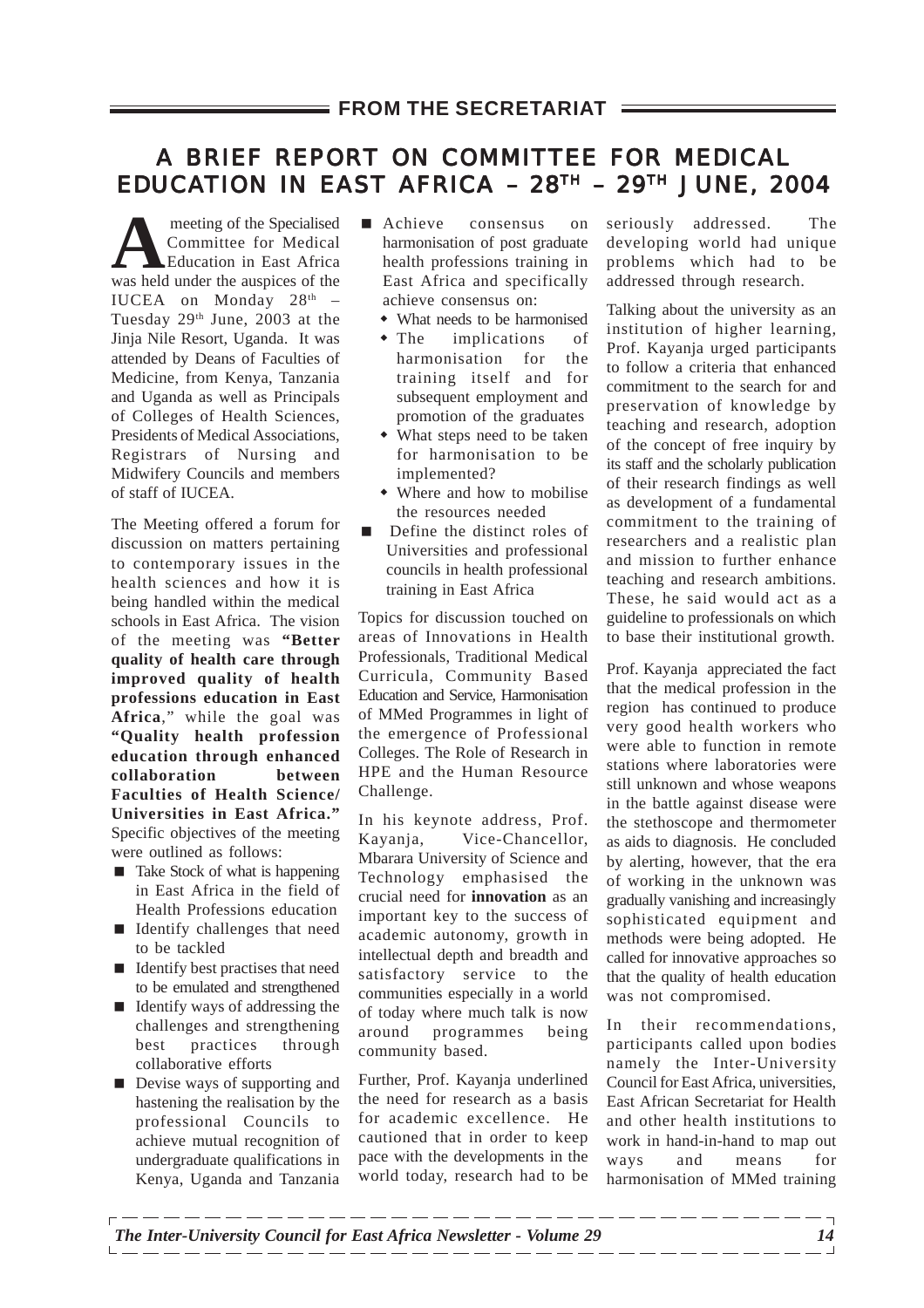programmes in the region. Members also emphasised the need for increased funding especially towards research and health profession education. Participants also expressed the great need to encourage research into the safety and efficacy of traditional medicine preparations and methods/ techniques. It was also recommended that there should be new innovations in health professionals training through systematic approach to curriculum implementation.

Lastly, participants touched on the issue of Community Based Education which they said needed funding from both public and private sector as well as facilitation of sharing of experiences in community based education in the region.

A full Report will be available from the IUCEA Secretariat as well as the Faculties of Medicine in institutions that offer the discipline in East Africa as well as libraries of IUCEA member Universities.



 *Specialised Committee for Medical Education in East Africa Participants held on 28th - 29th June, 2004, Jinja Nile Resort Uganda*

## MEETING OF CHANCELLORS AND VICE-CHANCELLORS OF IUCEA MEMBER UNIVERSITIES, 22 – 23 JULY 2004,<br>HOTEL AFRICANA, KAMPALA, UGANDA HOTEL AFRICANA, KAMPALA, UGANDA

The Inter-University<br>
Council for East Africa<br>
convened the first ever<br>
meeting of Chancellors and Vice Council for East Africa meeting of Chancellors and Vice-Chancellors of some of its member universities. The major objective of the meeting was to provide an opportunity for the Chancellors to meet with Vice-Chancellors from the different Partner States of the East African Community and exchange ideas on how to improve governance and other aspects of the universities under their charge during the 21<sup>st</sup> century.

In his address to the meeting which was presented on his behalf by Prof. Tarsis Kabwegyere, Minister for Local Government in the Republic of Uganda, Prof. Appolo Nsibambi, Chancellor of Makerere University and Prime Minister of the Republic of Uganda argued that even as the 21st century presented formidable challenges, there were also opportunities that University leaders in East Africa needed to embrace. Among the challenges that Professor Nsibambi singled out were the problems of how to deal with surging numbers of students in the face of declining funding, insufficient remuneration for academic and other members of university staff as well as the multi-faceted consequences of globalisation. He however, struck a positive note when he suggested

that the 21st century came with opportunities which include the steady population growth and the consequential demand for higher education by students, the peace and stability that reigns in a greater part of East Africa and the liberalisation and decentralization policies of East African governments, the digital revolution which has enhanced the speed at which knowledge is created and disseminated and, finally, the positive change in the World Bank attitude towards funding higher education in the developing world as opposed to past policies which favoured only primary education. In his concluding remarks he pleaded with the Chancellors and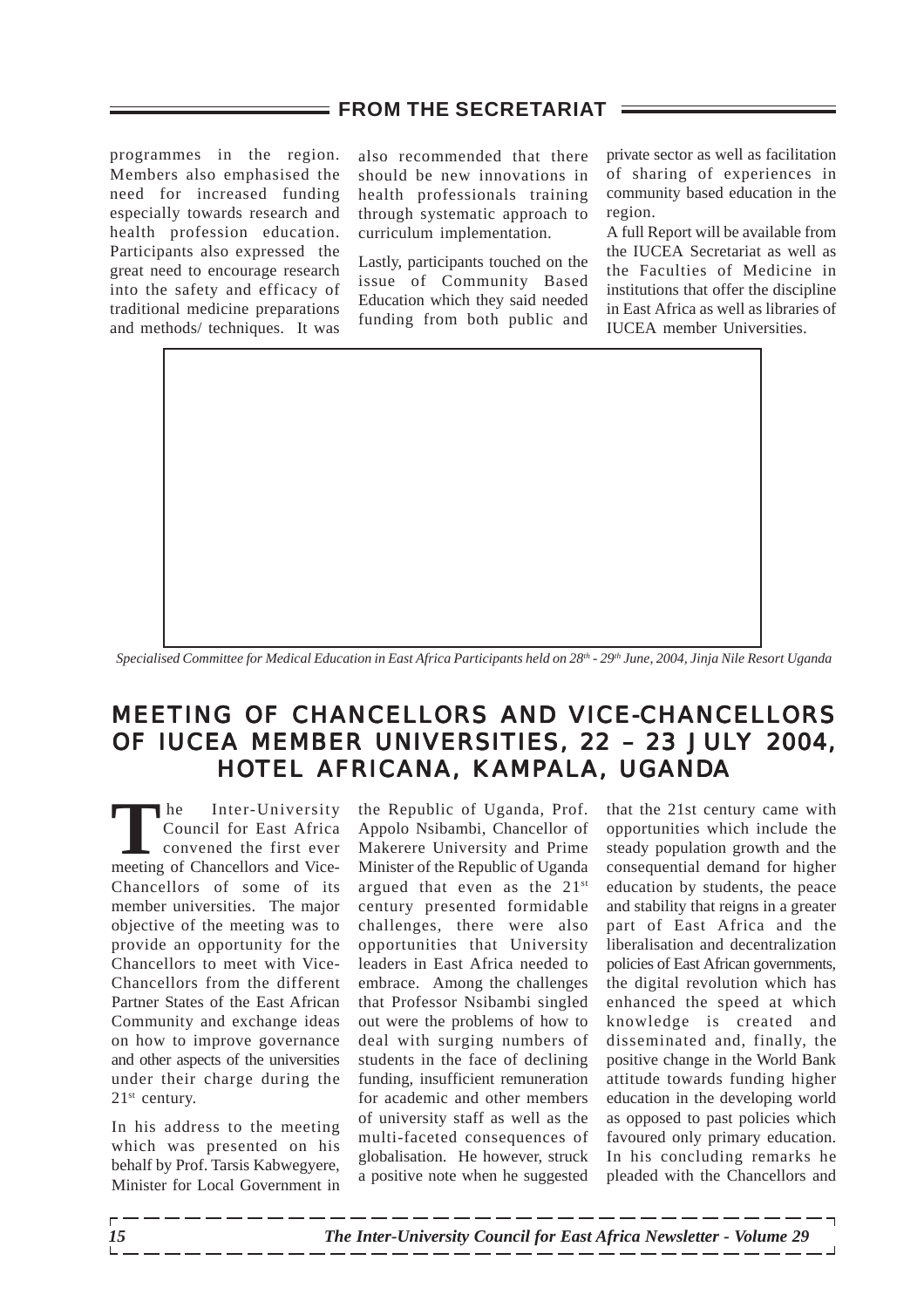Vice-Chancellors to design governance structures that would enable institutions to deliver the type of quality higher education that would develop East African as fast as possible.

Professor Nsibambi's address was followed by a presentation by Professor Bethwell Ogot, Chancellor of Moi University, Eldoret, Kenya. His presentation entitled "the University in the 21st Century: the Dreams of a Moi University Chancellor" summarised his own views of higher education in Kenya and how it should be delivered. He also expressed his own expectations of what he as chancellor should contribute to Moi University (Editor's note: his presentation is reproduced in full in this Newsletter at pp. 17-20).

The meeting was further treated to a very interesting paper by Hon. Al Noor Kassum, Chancellor of Sokoine University of Agriculture, entitled: "The University in the 21st Century: The perspective of a Chancellor from Tanzania." His main argument was that for an agricultural country like Tanzania, the training and graduating exemplary leaders as entrepreneurs with capacity to revolutionise the agricultural sector in the Republic was number one challenge facing a university of Agriculture like the one at Sokoine. He summarised his paper by contending that in the  $21^{st}$ century the university curriculum must be demand driven to remain relevant to society. Further, good governance must be embraced as the new way to run universities in order to build an environment of mutual confidence and trust within the university and external stakeholders. Finally, he urged that Information and Communication Technology should be harnessed to provide a virtual platform for shared learning information database, and libraries that record the results from research conducted by universities. He urged that ICT should be a new dimension of university collaboration and cooperation in the East African Region.

At the end of the meeting a number of recommendations were made including the following:

- $\triangleright$  There is a need for governments, universities, and other stakeholders to explore new ways of increasing funding to universities
- $\triangleright$  There is need to draw a jointlyowned planning policy by all stakeholders both public and

private to determine a realistic unit cost at East African universities

- $\triangleright$  There is need to agree on minimum entry requirements for students who wish to enrol at both public and private universities
- $\triangleright$  There is a need to enhance the flow of information between governments and universities to facilitate capacity to make informed decisions that would impact on higher education
- $\triangleright$  There is a need for development of a mutually agreed upon curriculum between universities and the employment sector (industry).
- $\triangleright$  There is a need to identify skilled professionals in industry who could work as partners within university faculties and departments
- $\triangleright$  There is need to plan joint exhibitions between universities and industries
- $\triangleright$  There is need to harmonise degree programmes and create a policy for credit transfers
- $\triangleright$  There is a need to put emphasis on staff remuneration and student welfare.

#### **Note.**

A full report will be made available to member universities when it is ready for circulation.

*Chancellors and Vice-Chancellors meeting participants - 22-23 August 2004 in Kampala, Uganda*

. <u>. . . . . . . . . . . . . . .</u> . .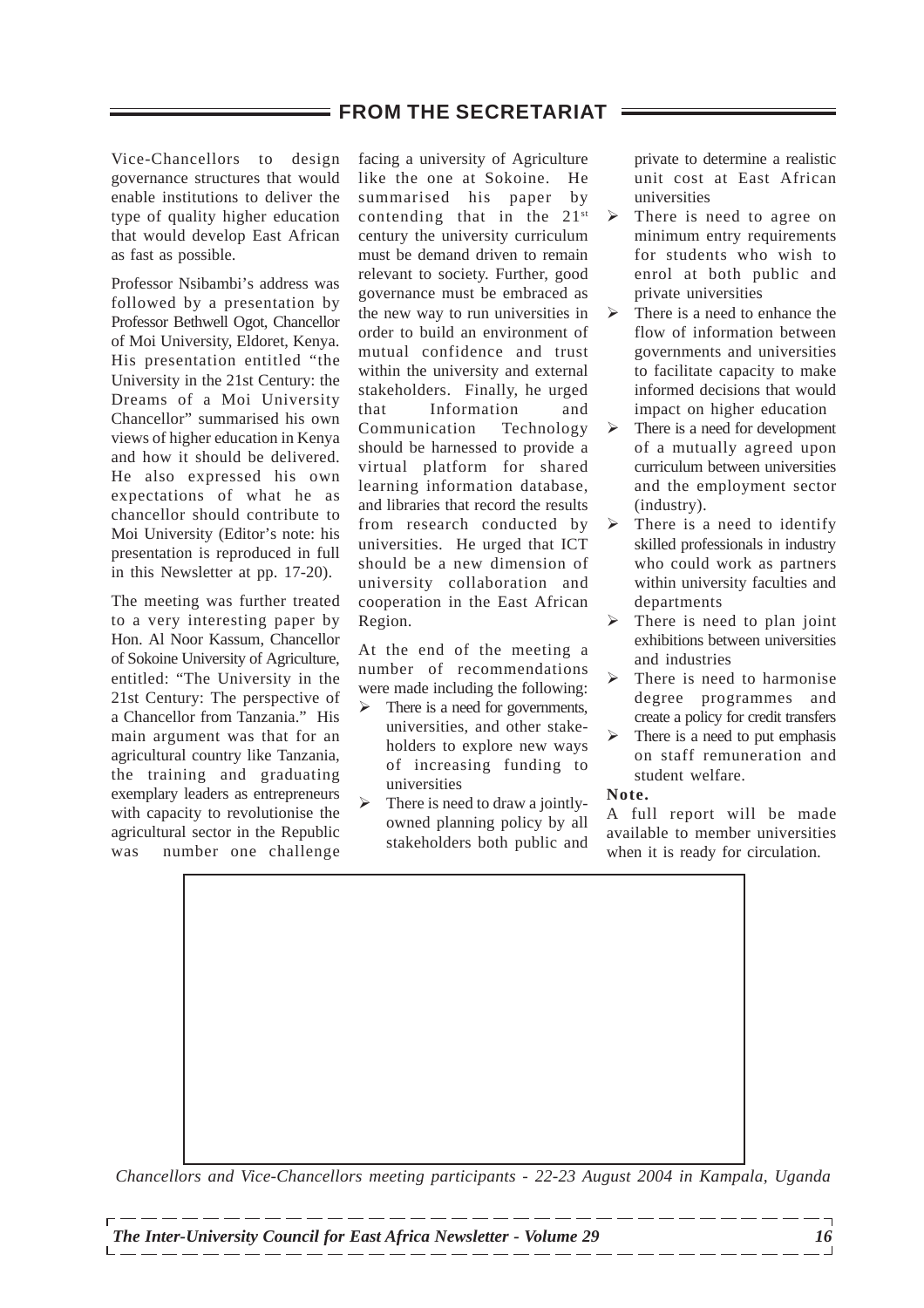## MEETING OF UNIVERSITY CHANCELLORS AND VICE CHANCELLORS "THE UNIVERSITY IN THE 21ST CENTURY: THE DREAMS OF MOI UNIVERSITY CHANCELLOR *By Prof. Bethwell A. Ogot - Chancellor, Moi University*

**W** Chancellor of Moint Chancellor of Moi University on  $17<sup>th</sup>$  June, 2003, by President Mwai Kibaki, my first task was to attempt to locate the institution in the intellectual and developmental national and global maps. I discovered that Moi University like Kenya herself, was trying to operate in three different worlds: it is still working in an agricultural society where manual labour is a critical factor; it is supposed to participate in transforming Kenya into an industrial society by the year 2020, where the management of technology, capital, and labour will provide the competitive advantage; and finally, it is supposed to operate in the new society of the  $21<sup>st</sup>$  century where knowledge is the primary production resource instead of capital or labour. The ability to create and maintain a knowledge society infrastructure, develop the knowledge of workers, and enhance their productivity through the creation, growth, and exploitation of new knowledge, will be the key factor in determining the prosperity of this knowledge society. Moi University is thus supposed live and to operate simultaneously in three different, and often, conflicting worlds. In most parts of the world, societies have undergone change from the agricultural society to the industrial society and now they are operating in the information era, born in the last decade of the 20<sup>th</sup> century, in which connectivity and software products drive the economy. We in Africa do not have that choice of moving systematically

from one economic stage to another. We are therefore attempting to live and operate in all of them, hopefully to survive in the highly competitive and ruthless world where market forces, let loose by the World Trade Organization (WTO), reign supreme. My dreams about Moi University in the  $21<sup>st</sup>$  century must confront this challenge.

In attempting to do this, I observe several contradictions. I notice that Forestry which was the pioneer programme at Moi University is no longer popular with students, in a country where forests are being exterminated, and also in a country from which students continue to go to Oxford in Britain to study forestry at great expense to the families concerned and the country. I observe that although there are at least four faculties of agriculture in our public universities - Moi University hosts one - Kenyan students no longer want to study agriculture in a country that cannot feed herself.

Despite the fact that Kenya probably has the highest number of rivers of any country in the world, these valuable water resources are regarded more as a bane rather a boom because of the annual flooding they cause. And yet a country like Holland is below sealevel - hence the name Netherlands - and Egypt has relied for her existence on one river - the Nile for millennia.

Our Water Departments in the Universities are still at the water pump level and few students opt to study agricultural engineering. Moi University has one of the bestendowed School of Environmental Studies in Africa, and yet it is surrounded by environmental degradation in rural and urban Kenya. These are the kinds of contradictions which must be harmonized in the national plans, and within Moi University itself, before I, as Chancellor, can have sweet dreams about the future of the University in the 21st century.

Today, there is enormous pressure for change on university systems worldwide.

In Africa, there is unanimity among stakeholders that public universities must be reformed. But reform to what end? In pursuit of what? According to what model of university education? International conferences, task force reports, and white papers have attempted to describe the role of the African university, asking how much commercialization is tolerable, where globalization is taking us and so on.

African universities' heavy reliance on donor funds since the attainment of political independence has further complicated matters. As donors shifted from one model of university support to another, African Universities adapted accordingly. In the immediate post-independence period, the high - prestige national elite university such as Makerere, Ibadan and Legon in Ghana, was the accepted model. The university was to perform the task of nation - building by looking and feeling like the universities of the colonial

.<br>ති<sup>ද</sup>ි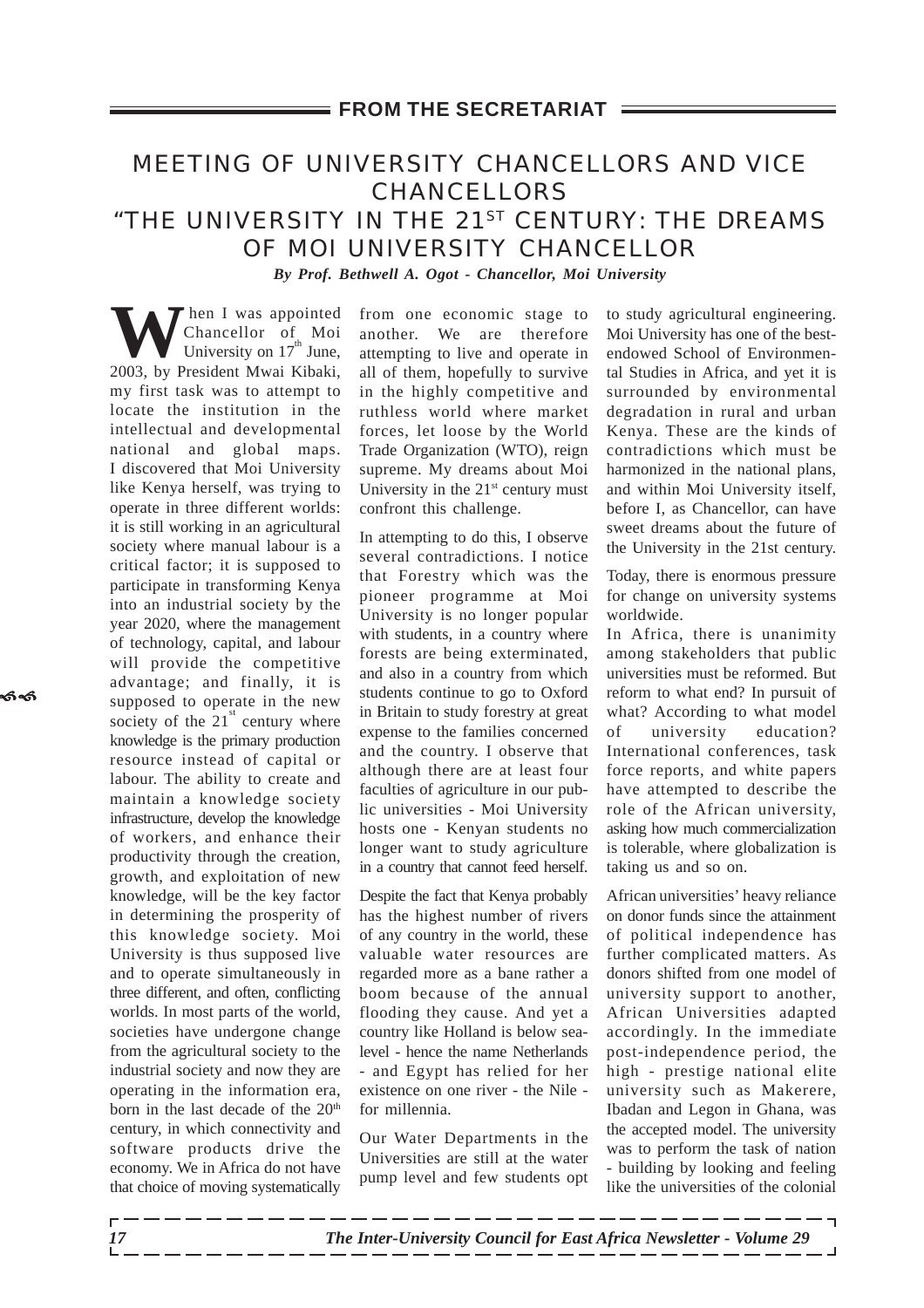powers. This period was followed by the development university phase with its emphasis on economic growth. When disillusionment with this model set in the 1980s, it gave way to what can best be described as damage control era, especially as rate - of- return considerations dislodged the university from its privileged place in donor priorities. I am not sure whether we are out of this damage control phase.

Coming back to pressure for change that public universities are currently experiencing, where is it coming from?

In the late 1960s, there was a similar demand for revolutionary changes in the universities worldwide. The initiatives for those reforms in US, Canada, France, Germany and even in Africa, came largely from the students and from young academics, who were dissatisfied with what the German students called 'bourgeois culture. Today, reforms are mainly being demanded by higher education policy - makers and managers. In other words, the demand is coming from the top. The reason for this top-down call for reform lies in changes that have occurred in the education policy framework conditions, that is, in the massive increase of student numbers, in the growing competition with foreign universities, in the emerging competition between public and private universities and in the realization that today's funding for the education system is limited.

University education reform must therefore be among the most important policy agenda items for any African country, including Kenya. As a public policy area, university education cannot be immune from the profound influence of such concepts as accountability, performance based

assessment, quality assurance, and market relevance which prevail in a wider policy context of public sector reforms and governance.

Three major elements of university policy changes and reforms can be identified. The first one is the transition from the quantitative expansion to qualitative consolidation in the course of the shift from elite to mass higher education. In order to avoid a decline in the quality of education, Moi University needs flexibility and autonomy in institutional governance and management, as well as in designing and applying quality assurance mechanism. This means that all lecturers should go through modules on effective teaching to improve service delivery. It also means that Moi University must institute a performance management system in order to maintain a standard of high performance and quality assurance.

But in carrying out comprehensive reviews of university education, there is a need to strike the right balance between autonomy and accountability. The policy of "autonomy for accountability" should be adopted to enable the government to steer the university sector from a distance. In such a situation, the universities will have to respond to external pressure for achieving better performance and to be more accountable. This means that the universities will be corporately responsible for their own performance and outcomes. We should, however, be cautious in order to avoid interpreting quality to mean simply efficiency of resource allocation more than as the quality of teaching and learning processes.

The second element of university policy changes and reforms is the diversification of financial

resources. The stringent financial constraints within which publicly funded universities will have to operate are likely to continue and even worsen in the  $21<sup>st</sup>$  century. To maintain and improve quality with continuously expanding enrolment when real resources are declining will be one of the major challenges, which many universities must face in the new century.

To meet this challenge in university finance, we at Moi University, have decided to re-examine our priorities, re-organize our management structure, re-engineer processes and diversify income sources. But all these measures will not yield much if *greater financial autonomy* is not given to the universities. As Chancellor of Moi University; I look forward to the time (hopefully when I am still occupying the seat) when Moi University will determine the fee structure, student enrolment, and most aspects of the terms of service of its staff. In such a situation, the Kenya Government will simply be left with the responsibility of deciding what percentage of the universities' operating budget it can provide, 80% or 60%?

Thirdly, in the current discussion of university reforms, greater attention seems to be paid to market forces and private – sector management models. We prefer to refer to Vice - Chancellors as Chief Executives and students as our clients or customers. Nevertheless, over dependence on market forces to reform universities would eventually undermine their role in enlightening citizens and promoting democratic and humanistic values in society. The core missions and values of universities - to educate responsible citizens for active participation in society, to advance, create and disseminate knowledge through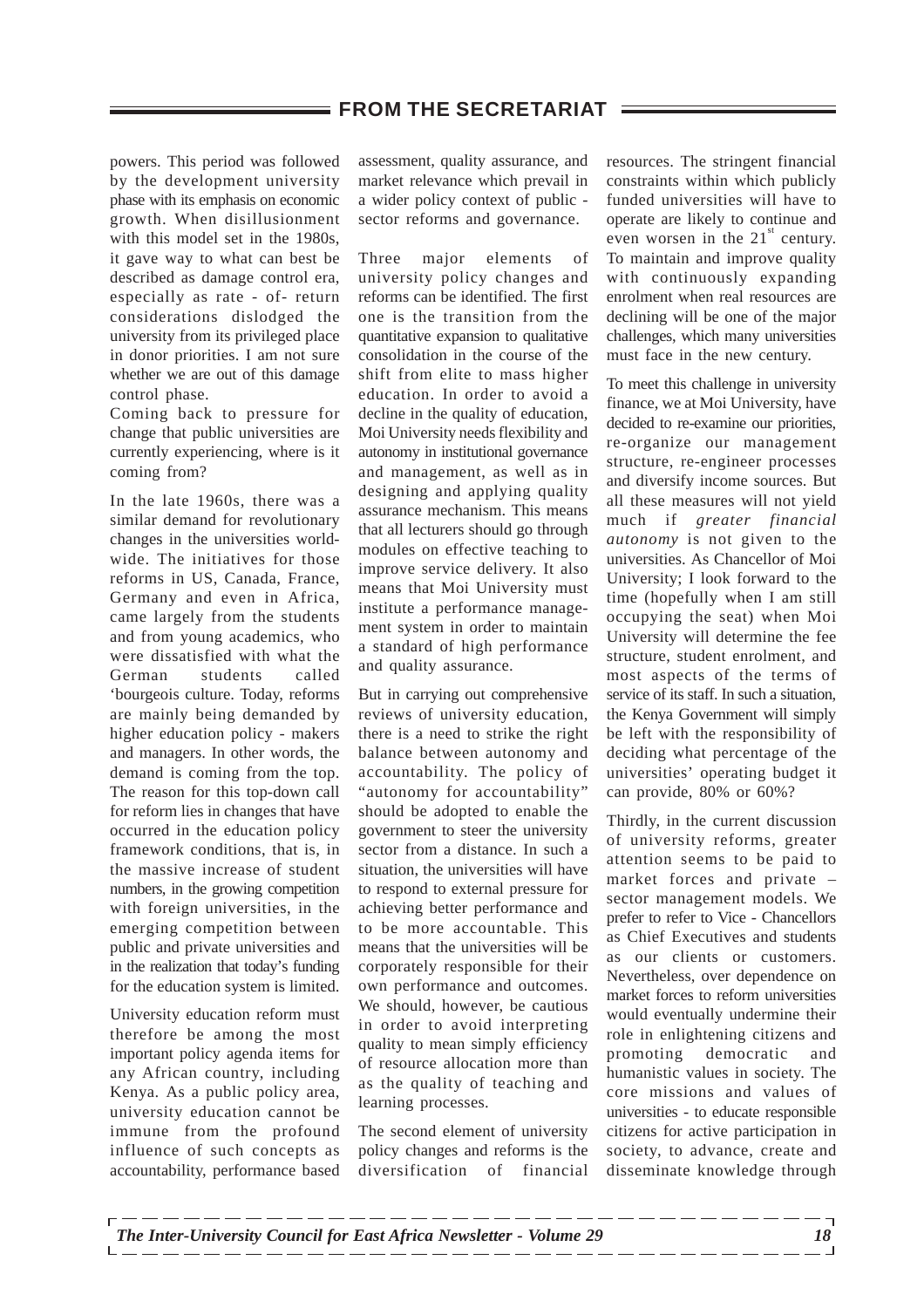research, and to provide an open space for higher learning and for lifelong learning - all these, in my view, are still worthy of preservation and societies ignore them at their own peril.

The first vision of Independence in 1963 triggered the process of change in Kenya. It produced leaders in politics, public life, music, literature, and science. The vision was driven by patriotism and sacrifice with unity of mind and purpose. There was a desire in many Kenyans to excel and surpass foreigners in every field of life.

This led to many Kenyans demonstrating their individual talent. We produced scientists, historians, philosophers, political scientists, poets of international reputation. This first vision of the freedom movement generated top-class leaders in every walk of life.

The "Second Liberation", or the "Second Vision" must produce top-class astrophysicists, mathematicians, doctors, and agronomists as well as poets and philosophers at Moi University.

The institution was planned to be a technology university. It took over a million years for our ancestors to develop stone tools for hunting. Marine transport was developed about 3500 years ago. With the advent of the industrial revolution, inventions like the railways and electricity came into being. Major innovations like the aircraft, mass - produced chemical products, nuclear weapons and computers have now been accomplished. In the last few decades, the rate of invention and development has grown exponentially, as reflected in the emergence of the Internet, improved communication tools, and genetically engineered plants. Technological strength is thus the key to creating productive market place and to continually upgrade human skills.

My dream is to see Moi University revert to its original mission so that it can be involved in innovations in agriculture and agro food processing, healthcare, information and communication technology and manufacturing.

On leadership and management of Moi University, it is our belief that power should be devolved to basic operating units with administrative jobs of Vice-Chancellor to Heads of Departments having job descriptions.

But the Vice - Chancellor is not simply a manager - he is a leader. That means that he must be willing to step out into the unknown, to take risks, innovate and experiment in order to find new and better ways of doing things.

The position of the Chancellor at Moi University is difficult to discuss in the sense that the President of the Republic of Kenya is still legally the Chancellor of all public universities. But the law allows him to appoint someone else to be Chancellor. Such a person, however, assumes all the powers and responsibilities that go with the post.

Besides conferring degrees and granting diplomas, the rest of the powers of the Chancellor are enormous, but defined rather negatively in the sense that he can direct inspection or arrange for visitation to the University. Such powers can only be exercised when, in his view, he thinks things are not working well.

In addition to such powers and privileges, the former President - Chancellor wielded enormous political clout as Head of State which the present ordinary citizen Chancellor lacks. Such political powers were often used to benefit certain favoured institutions in various ways: by directing the Treasury to give financial grants for the construction of students halls of residence or tuition blocks, or by influencing foreign donors to support specific projects. There were even cases where certain universities were prevented from starting relevant and needed academic programmes by the President - Chancellor because his "kitchen - cabinet" wanted them started in what they considered to be "their university." Such discriminatory practices led to uneven development among tertiary institutions since they tended to penalize those universities in which the President - Chancellor had no political vested interests.

But as Head of the University, he should have a dream, a vision, of what he or she would like things to look like, if everything worked according to plan. But visions seen only by leaders are insufficient to create an organized movement or a significant change in an organization or institution. One cannot command commitment; a leader can only inspire it.

Hence, to operationalize the position of the Chancellor who is not a representative of the President of Kenya, there will be a need to consider his function in relation to that of the University Council, which is often a large and amorphous body with many ex-officio Permanent Secretaries who rarely attend meetings. Perhaps the way forward is to have a small Council which can perform its duties in a business-like fashion, a kind of Board of Directors, and then create a Chancellor's Court, representing stakeholders which can meet perhaps once a year to receive reports about their

\_ \_\_ \_\_ \_\_ \_\_ \_\_ \_\_ \_\_ \_\_ \_\_ \_\_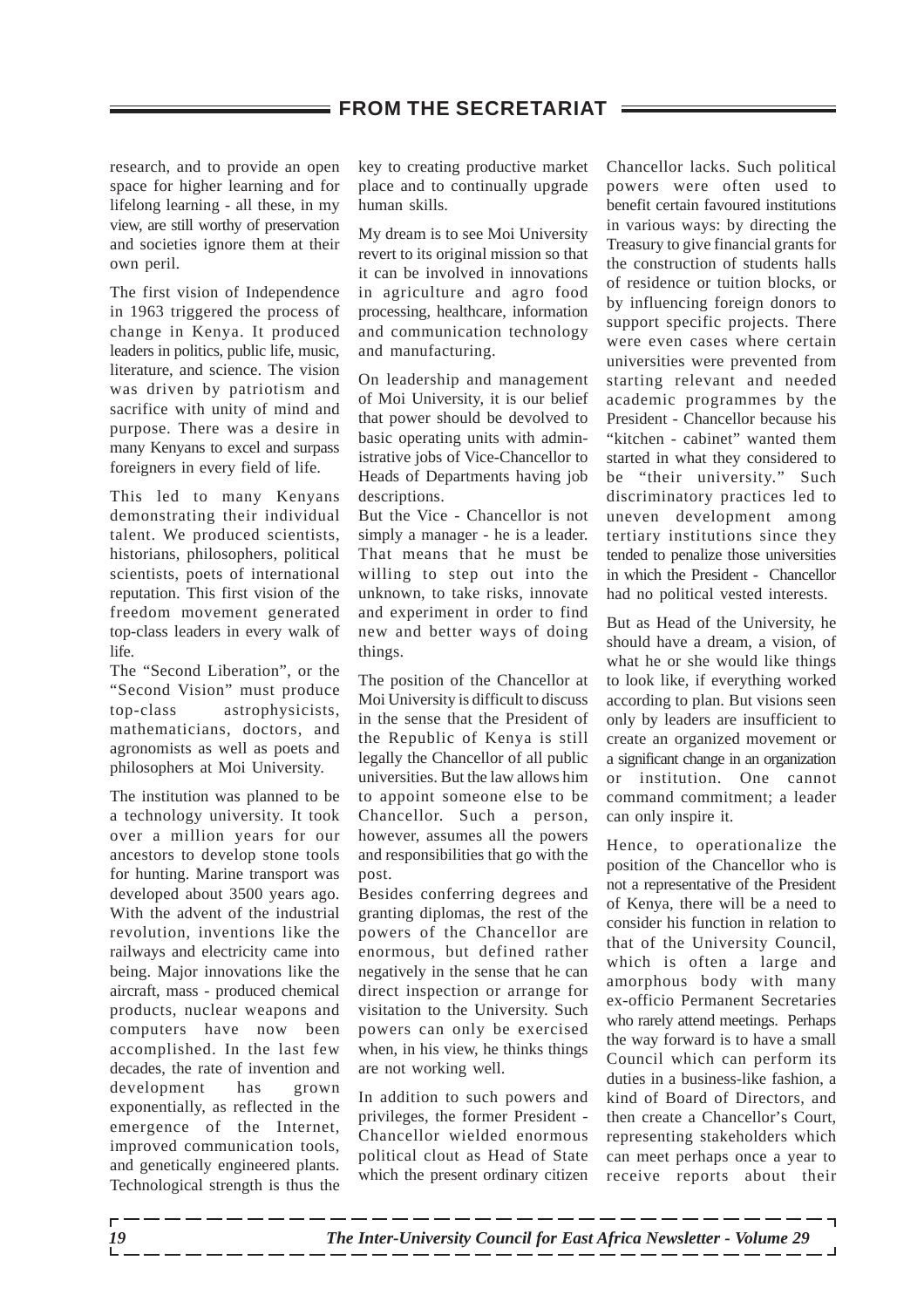institution. They will be performing the function of Shareholders in a business Company. This, however, is one of those dreams of the Chancellor of Moi University.

May I conclude my remarks with the words of Jonathan Smith who says that the University Unit of a product is its difference. The

coherence of the University lies in its refusal to allow differences to remain incoherent and inarticulate. Viewed in this light, a university is a privileged social locus where a variety of competing interpretations and proposals as to "what is the case" may be explored, experimented with and evaluated apart from the

**\$ \$ \$ \$ \$ \$ \$ \$ \$ \$ \$ \$** 

urgent needs and ineradicable consequences.

The goal of the university is not some passive form of tolerance, but rather to achieve active modes of reflection which seek to clarify interpretative choices which must be made, as well as the consequences these will entail.

## NEW PUBLIC UNIVERSITIES CHANCELLORS IN TANZANIA: IS IT A NEW CHAPTER? *By Lilian D.Amri- Administrative Officer, IUCEA*

#### **ntroduction**

**I** (UEA) was inaugurated on 29th The University of East Africa June 1963 when His Excellency the late President Julius K. Nyerere became the first Chancellor. The UEA was established by the University of East Africa Act 1962 which defined its constitution objects and functions. The new East Africa University comprised of three institutions of higher learning in East Africa that is Makerere University College, the Royal College, Nairobi and the University College, Dar-es-Salaam which were first established and charged with the role of awarding external degrees of the University of London.

When the University Colleges in East Africa became independent national universities, the respective Heads of State became their titular heads as chancellors. It is argued that this twinning of roles was responsible for giving universities in East Africa a high profile in national politics, sometimes not very positive.

Convinced that these universities were strategic weapons in the fight against poverty, ignorance and disease, political leaders made strong efforts to draw the universities

into government centralized planning, to the point of dictating admission conditions. A good example is the Musoma Resolution of 1974 which was passed by the government of Tanzania directing that, all students eligible for higher education were supposed to first complete one year of compulsory national youth service and have a minimum of two years of satisfactory work experience and positive recommendations from their employers before gaining admission into university.

#### **Qn: Were there any advantages/ disadvantages with this?**

#### **Advantages.**

**1 )** Public Universities in East Africa since their inception had presidents as chancellors because the president held so much authority and was the one to influence many sectors of the economy. Therefore, chancellors being Heads of State are the ones who controlled all the major means of production of the country, this means they could simply make decisions on anything and directs any amount of funds to be allocated to the university so long as it was for the interest of the ruling government.

\_\_\_\_\_\_\_\_\_

- **2 )** Public universities depended totally on the government for funding; the government was relatively free in determining admission conditions, course and structure as well as modalities of assessment to suit the country's desirespolitical, social and cultural.
- **3 )** The governments viewed these public universities as an ally in meeting development challenges therefore mutual beneficial relationship between the universities and the policies of the government was necessary.

#### **Disadvantages.**

- 1) Too much central control of economic and social activities, including higher education.
- 2) Too many and different directives on higher learning institutions from the State.
- 3) Most of these Heads of State were not academicians; so they had little knowledge on matters relating to academics though they had good and sound theories, it was very difficult to implement them. In order for chancellors to make sure that their status quo was preserved, they appointed Vice-Chancellors who had strong political affiliation. The year 1988 was a turning point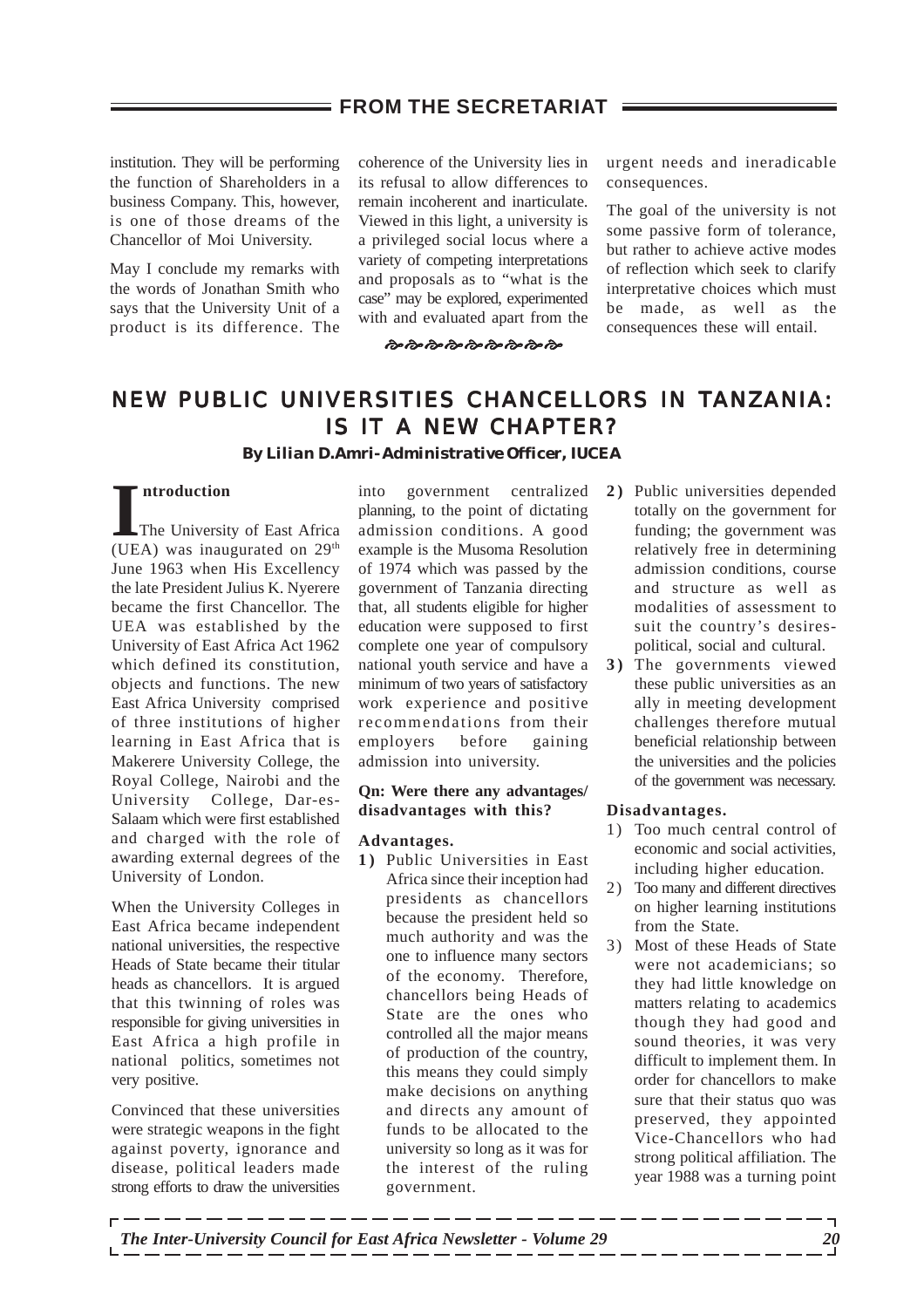to the history of the University of Dar-es- Salaam when a career academic - Prof. Geoffrey Mmari was appointed as the first academician for the post of the Vice-Chancellor at the university.

**Qn: What led to the new shift?** During post –independence era, many changes took place politically and economically. The UEA lasted up to  $1<sup>st</sup>$  July 1970. It was also during this period that the UEA marked the termination of the special relationship between the University of London and higher learning institutions in East Africa.

The economic problems that faced East African countries compounded the soured relationship between the university administrations and staff on one hand and students on the other; poor economic policies and the crises in the world economy meant a sharp decline in universities resources. According to Shivji (1993), some of the symptoms of the disease that affected the University of Dar-es Salaam were:

- $\Box$  Apathy
- $\Box$  Neglect of the welfare of staff and students
- $\Box$  Lack of consultation
- $\Box$  Unilateral decision making
- $\Box$  Bureaucratic inefficiency and red tape
- $\Box$  Bureaucratic domination

While Macha's (1979) report identified lack of democracy and bureaucratic domination as the causes for the breakdown of communication within the community…" it was claimed that the breakdown in communication was a reflection of a two-fold trend, which has characterized and has become dominant at the university. First was the lack of democratic discussion/debate in decision making. Second was the bureaucratic dominance over decision-making processes. especially committees that were dominated by the administrators" It was during this period when the original focus shifted from development issues to power politics. Shivji (1993) noted that, "unlike the debates in the sixties and seventies, the debates of the eighties were not always situated firmly within an anti-imperialist ideology nor guided by a grand theory of society."

In the case of Uganda, the institutional reforms at Makerere University started in 1992 with the recognition of greater autonomy and the adoption of a market orientation. In his 1992 commencement address at Makerere, President and Chancellor Yoweri Kaguta Museveni announced that he planned to step down as the university's chancellor and government was willing to respond positively to university demands for greater autonomy. Other scholars argued that, this was inevitable because the impoverished state of the Uganda exchequer left the government with no alternative other than to provide the university the latitude to seek diversified sources of revenue.

#### **Advantages we expect with this shift.**

- 1) The new shift will bring about better relationship. The reform has been the forging of a closer, mutually beneficial relationship between the university and the policies of the government.
- 2) Universities can now adopt their own strategic plans.
- 3) There will be improvements in the quality of student performance and life; improvements in staff development and welfare because it is now an open

door policy in dealing with students and staff affairs. This policy has broken down barriers making those in top positions more approachable and accountable than before. This will be an essential element in the success of institutional reform.

#### **Conclusion.**

The new shift has introduced change in the economy such as the establishment and strengthening of institutions structures. Presidents want to be seen to be devolving power or authority to the institutions. In this way, education institutions have been empowered through appointment of Chancellors who are not Heads of State.

This change in higher institutions of learning is also partly in line with the World Bank's Policy of less government expenditures in Universities and more expenditure in lower education. In Uganda, the 2001 Higher Institutions Act barred Heads of State from occupying the office of Chancellor in Public Universities in Uganda. The same apply to the other two countries.

We have seen that, the Chancellors of all Public Universities in East Africa are no longer Heads of State, According to Prof.Mazrui's interview in the Agritech Newsletter (2003) says that "…the role of the Chancellor has to be redefined for all public universities. We need to have a minimum standard of expectation for all six chancellors, just as we have a minimum standard for Vice-Chancellors."

In a bid to improve and harmonize the education system in East Africa, it is paramount that all Chancellors, Vice-Chancellors and Permanent Secretaries for Higher eduation from East Africa, each country be invited to share their experiences during the Annual General meetings of IUCEA. $\blacklozenge$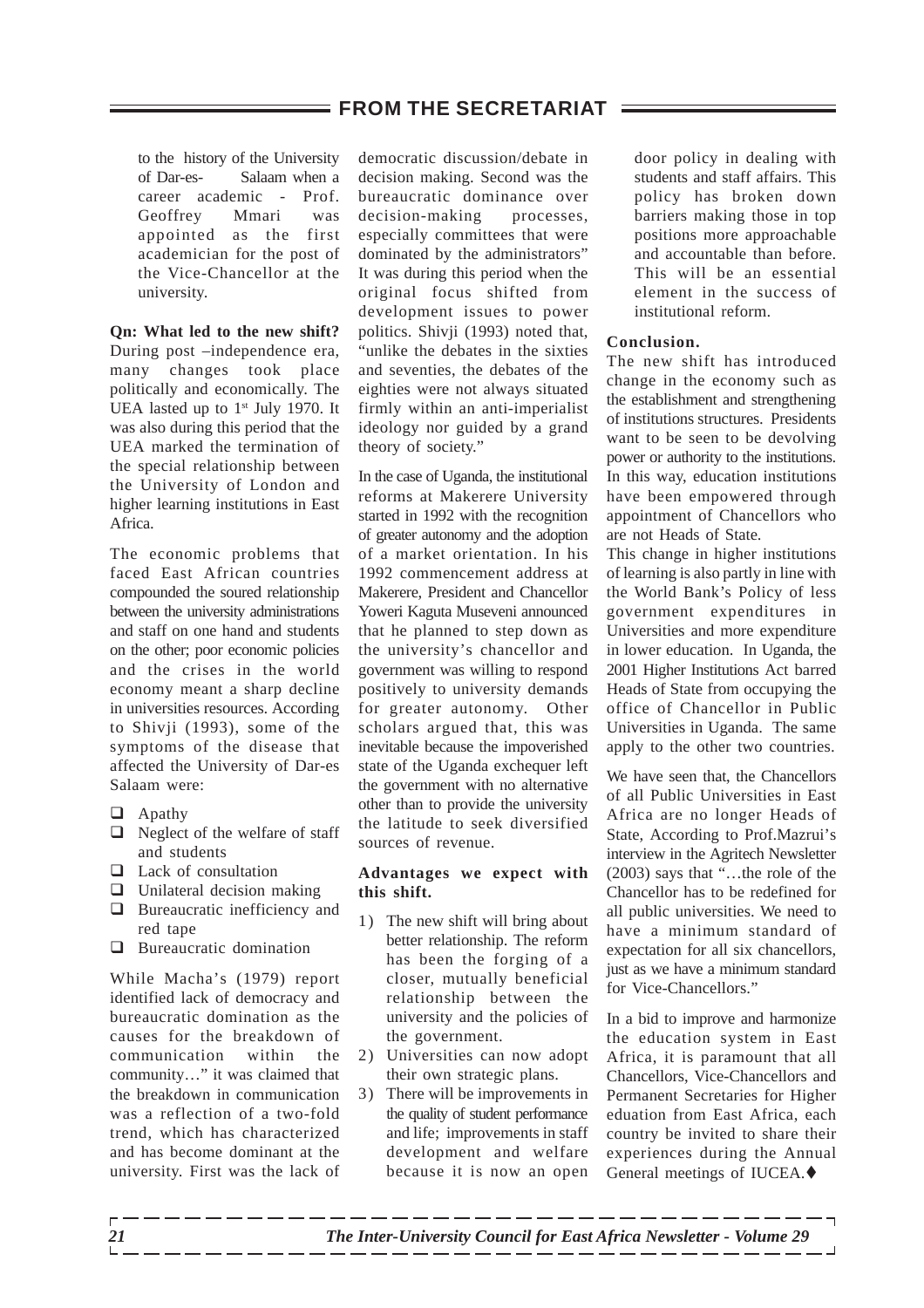#### **FROM IUCEA MEMBER UNIVERSITIES**

## UGANDA CHRISTIAN UNIVERSITY-MUKONO

MUSEVENI CHARTERS MUKONO UNIVERSITY

**President Yoweri Museveni**<br>
tian University Mukono a<br>
charter has granted Uganda Chris charter.

The president announced the move while presiding at the launch of the university's new faculty, "…Technology Park and E-Campus Initiative".

The Charter means that Uganda

Christian University -Mukono is the first private university in the country to satisfy all requirements to operate as a fully-fledged university.

The president said he was impressed that the university, which was started by the Church of Uganda in 1997, was moving in a direction of enhancing science and technology training.

The archbishop of Uganda, Rt.Rev. Henry Luke Orombi is the Chancellor of the University.

The Executive Secretary of the Inter-University Council for East Africa and the entire staff wish to congratulate Uganda Christian University Mukono on its attainment of the charter.

*Source: The Monitor 21st May 2004*

#### \$ \$ \$ \$ \$ \$ \$ \$ \$ \$

## ZANZIBAR UNIVERSITY

#### THE ZANZIBAR UNIVERSITY IS A PRIVATE AND NON-PROFIT MAKING UNIVERSITY

**The Zanzibar University is<br>
located at Tunguu areas<br>
in the Southern Region of<br>
<b>Tanzibar Island about turaly (12)** located at Tunguu areas in the Southern Region of Zanzibar Island, about twelve (12) miles from Zanzibar town. The University campus is housed in a total area of one hundred and seventy (170) acres of land. The climate is quite pleasant and the environment is very beautiful and conducive to learning.

The University took off in 1997/ 1998 academic session with one Faculty Business Administration, offering two (2) degree specializations in accounting and finance, and marketing. Effective teaching commenced in this Faculty with thirty three (33) students in April, 1998. The Bachelor of Business Administration degree programme extends over a period of three (3) years. In October 1999, the Faculty of Law and Shariah came into being. The LLB course structure runs over four (4) years duration.

In October, 2002, a third Faculty

was set up, namely, Faculty of Arts and Social Sciences. It started with two (2) departments, i.e. department of economics and department of public administration.

The academic year is composed of two (2) semesters, fifteen (15) teaching weeks each. It always commences on the first Monday of the month of October and ends on the 15<sup>th</sup> of the month of August when the results of the final examinations for the second semester are released.

In co-operation with Euro-African Management Research Centre (E-AMARC) the Zanzibar University has established a center for Small Business Development named Euro-Zanzibar Centre for African Business Research and Development (EZCABRD). The primary mission of this center is to provide leadership in small businesses and entrepreneurship in Zanzibar The Research Centre is, therefore, geared to provide culturally oriented, dynamic and excellent business management training, counseling and research programmes to business men and women within the country. The Research Centre, also, aims at creating trade relationships and linkage between business men in Zanzibar and their interested counter-parts throughout East, Central and Southern African Regions.

The Zanzibar University operates under the auspices of the Higher Education Accreditation Council (HEAC) which is under the Ministry of Science, Technology and Higher Education – United Republic of Tanzania. Having satisfied the conditions set by HEAC for recognition as a higher education institution, the Zanzibar University was, on 22/12/1998, awarded certificate of provisional registration. On 04/05/2000it was awarded, by the same HEAC, Certificate of Registration.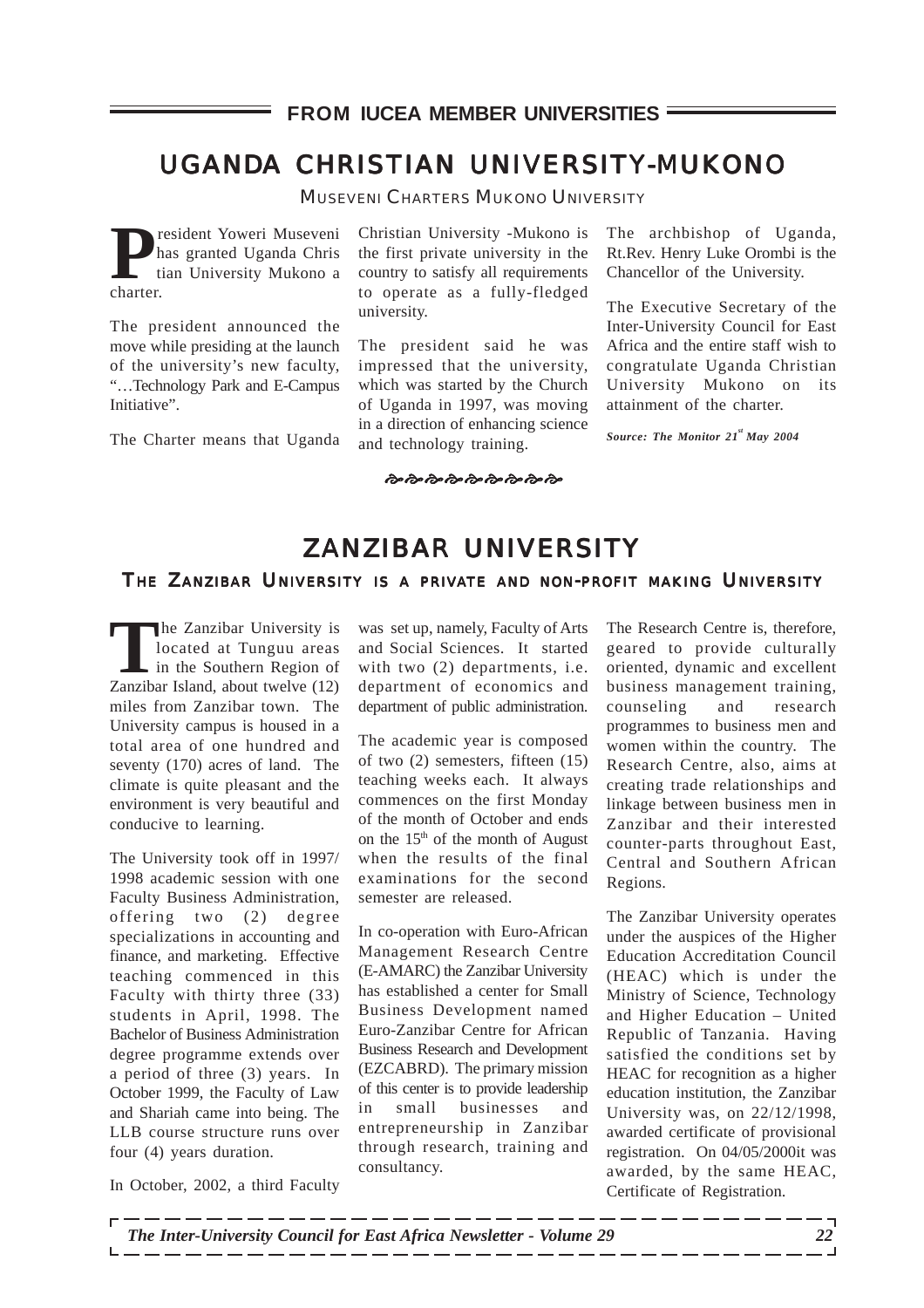#### **FROM IUCEA MEMBER UNIVERSITIES**

The University has secured membership in the Inter-University Council for East Africa, whose membership covers all Public and Private Universities in Tanzania, Kenya and Uganda. While application for membership in the Association of Commonwealth Universities is, presently, under consideration, the University is also making the necessary arrangements to join the Association of African Universities

The goals of the Zanzibar University are to educate broadly and liberally men and women so as to reduce the acute inadequacy of qualified professionals and practitioners in the East Africa Region and the African Continent at large. The primary functions of the Zanzibar University are, therefore, the provision of an academic center of excellence for the advancement of knowledge,

the diffusion and extension of physical, natural and social sciences, the provision of higher education and research, cultural and moral growth of the students of the University.

The Zanzibar University conducted its first graduation ceremony on Wednesday  $17<sup>th</sup>$  December, 2003.Four batches of graduates (i.e 2000, 2001, 2002, and 2003) totaling to 108 graduates were conferred with Bachelor Degrees of Business Administration (BBA). The first batch of 19 graduates from the Faculty of Law and Shariah were also conferred with Bachelor's Degree of Law and Shariah (LL.B).

In the second graduation ceremony slated to be held in November, 2004 a total of 103 graduates graduating from Faculty of Business Administration and Faculty of Law and Shariah will be conferred with their respective degrees. 50 graduates will come from the Faculty of Business Administration and the rest 53 from the Faculty of Law and Shariah.

The Zanzibar University, currently, has students from various countries, from within and outside the African Continent. These countries include Tanzania-Zanzibar, Tanzania-mainland, Kenya, Zambia, Malawi, Somalia, Ethiopia, Oman and India. Some students from Uganda have been admitted to start their studies in October, 2004/2005 academic session.

The Zanzibar University charges equal fees from its students regardless of being Tanzanians or non-Tanzanians, and irrespective of the degree progamme which they are pursuing.

#### 000000000

## NEW PUBLIC UNIVERSITY CHANCELLORS IN EAST AFRICA

- **1. IN TANZANIA**
	- (a) University of Dar es Salaam  **Amb. Paul Bomani**
	- (b) Mzumbe University **Mr.Ibrahim Kaduma**
	- (c) Open University **Hon.Dr.John Malecela**
	- (d) The State University of Zanzibar **Prof. Moh'd Basehel**
	- (e) Sokoine University **Amb.Hon.Al-Noor Kassum**
- **2. IN KENYA**
	- (a) Jomo Kenyatta University of Agriculture and Technology **Prof.Ali Mazrui**
	- (b) Kenyatta University **Mr. Harris Mule**
- (c) University of Nairobi **Dr. Joe Wanjui**
- (d) Egerton University **Amb. Bethwel Kiplagat**
- (e) Moi University **Prof. Bethwel A. Ogot**
- (f) Maseno University **Dr.William Wamalwa**
- **3. IN UGANDA**
	- (a) Makerere University **Prof. Apollo Nsibambi**
	- (b Mbarara University of Science and Technology **Prof. Owor Raphel**
	- (c) Kyambogo University No Chancellor
	- (d) Gulu University No Chancellor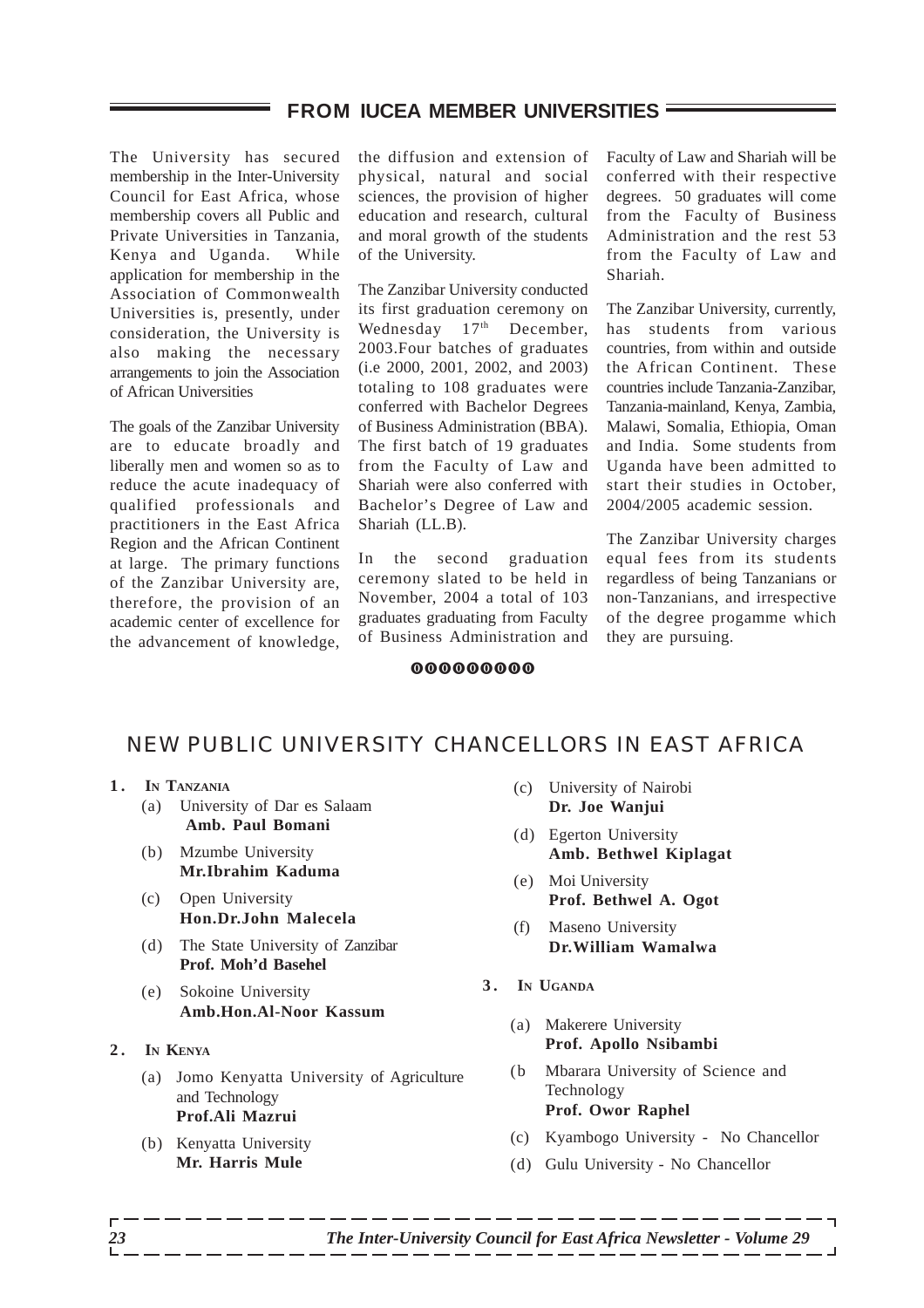## VARSITIES MUST CHANGE WITH TIMES

I t is now<br>
public uni<br>
been expa<br>
wrong direction. t is now emerging that public universities have been expanding in the

Rather than introduce programmes that meet market needs, they persist in offering unpopular courses, some of which hardly attract a handful of candidates.

School leavers are aware of what constitutes marketable professions. They do not want to waste their time and resources studying courses that do not guarantee employment, career development and social mobility, but universities persist in frustrating them by offering courses that do not meet these needs.

This also means that the public has to dig deeper into their pockets to sustain courses that are unpopular with student and are irrelevant to the economy.

Remember, the public pays at least KSh 120,000 every year on each University student.

One cannot, therefore, understand why Universities introduce or continue to teach courses that are not in demand. And why should the public be forced to pay for commodities that are not marketable?

Again, public universities have been accused of pandering to the whims of politicians. For instance, Moi University started off as a technological university, but deviated from this core business to venture into liberal arts. It even established numerous courses that many candidates have turned their backs on.

Today, the University offers 41 courses, five more than the University of Nairobi, the oldest institution of higher learning in Kenya.

True, in the 1980s and 1990s, the Universities were compelled to introduce some courses merely to absorb school leavers irrespective of job market demands. Moi and Egerton Universities, which were meant to teach technological and agricultural courses respectively, also introduced arts and education courses.

The University of Nairobi, which in 1970s ceded education courses to its then constituent college, Kenyatta, had to re-introduce the programme in the late 1980s.

To date, all the universities, except Jomo Kenyatta University of Agriculture and Technology, offer education degrees, yet the Government does not employ teachers.

Universities have also been engaged in territorial fights that have give rise to expansionist and protectionist practices. Each University has been trying to start new course but they all end up duplicating existing ones.

For example Moi University offers Bachelor of hotel and hospitality management; Bachelor of travel and tour operations management; Bachelor of Science wildlife management and Bachelor of Science (forestry), all of which can be combined in one.

Maseno University also offers Bachelor of Science (home science and technology), Bachelor of Science (textiles and design) and Bachelor of Education (home science and technology), which, though similar, are offered separately. Yet, hardly any attracts enough candidates. At Kenyatta university there are courses that can be combined into one or two- like Bachelor of Science food, nutrition and dietetics; hotel, restaurant and institutional management; family and consumer science; recreation and leisure management and home economics. All of them are under –subscribed and one wonders why they should continue to be offered.

The Universities continue offering these courses at high costs, but they hardly attract students. But Jomo Kenyatta University of Agriculture, which has resisted political influence, thanks to its strong Japan links, is building a tradition in science and technology and is emerging as one of the most popular institutions.

The general trend suggests that universities have to rethink the direction they want to take in view of diminishing resources.

They must also learn to inject efficiency in their operations and define their priorities. That means putting their money where they are likely to get higher returns and attract more students.

*Source: Daily nation of 31st May 2004 Pg 4*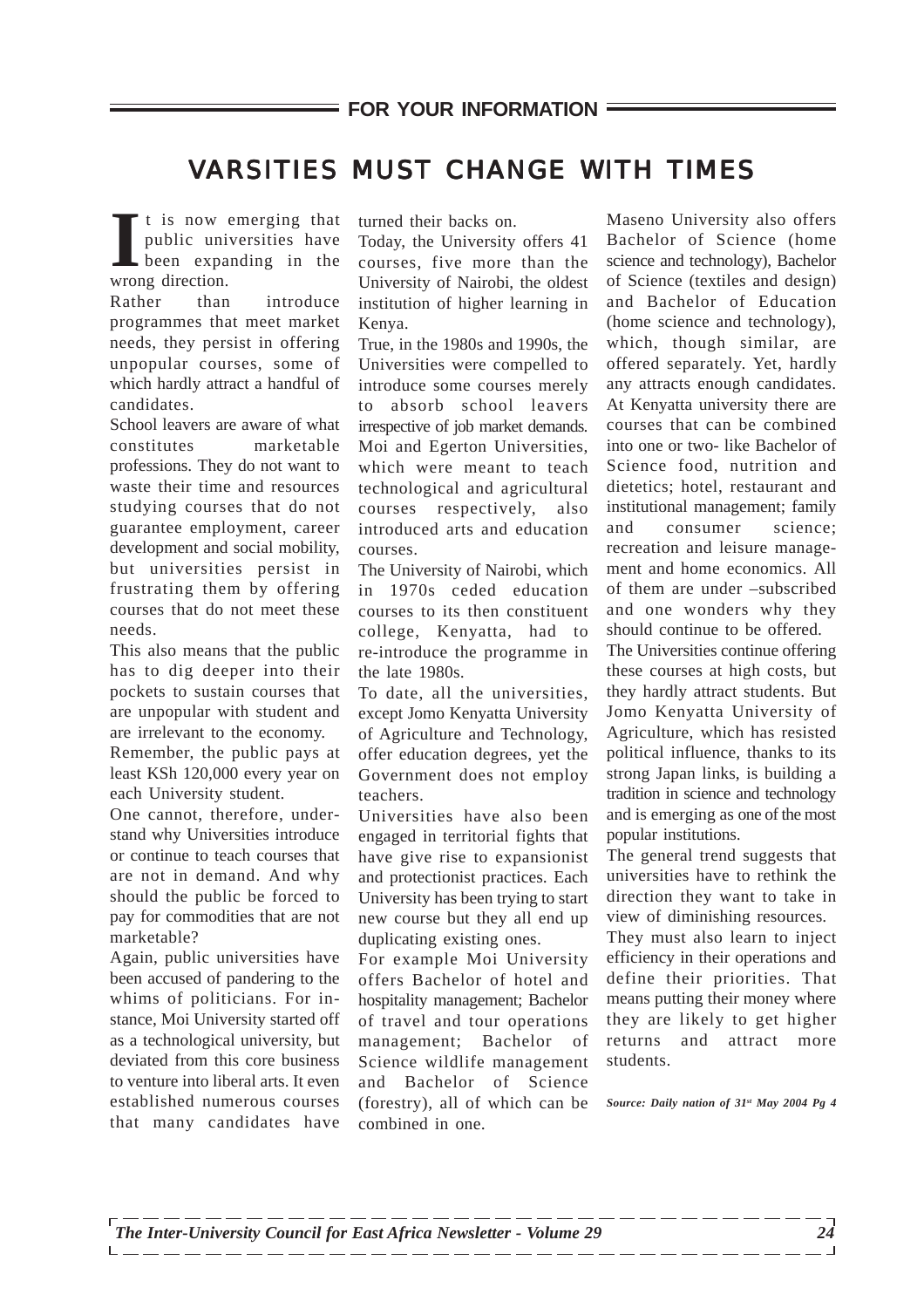## POOR FUNDING CAUSE OF VARSITY CRISIS

s a university lecturer and<br>
administrator of long-<br>
standing, I feel compelled<br>
to articulate certain concerns on administrator of longstanding, I feel compelled to articulate certain concerns on university education, which have been debated in the press in recent times.

Public universities depend entirely on the exchequer and can only do so much with what they are allocated. The same applies to the Higher Education Loans Board (HELB). It can only give out what it gets from Ministry of Education. Students who qualify to join universities are many and all cannot be absorbed for lack of facilities.

For the several years that I was in this business, no major capital investment was ever made to cater for the annual growing university demands. For example no single hostel which can accommodate, say 800 to 1,000 students, has been put up or fully completed anywhere in any or our public universities in the past decade.

Compare the following statistics: in 1990 a total of 133,063 students sat the Kenya Certificate of Secondary Education (KCSE) and only 8,000 were admitted. In 2003 some 210,000 students sat the same examination and only10, 000 students will secure university places.

#### **Parallel degree programmes**

We can extend the argument further and extrapolate for the next 12 years. Free primary education will enable more than 500,000students to sit KCSE in 2012. Would we have tripled the facilities to accommodate the huge number if we cannot accommodate the current 10,000 and the parallel degree ones? The scenario in 2012 will be extremely interesting to watch! It will call for planning in earnest.

There is bound to be congestion in hostels, kitchens, lecture theatres, laboratories, workshops, recreational facilities and others. The congestions throw the administrators, lecturers and students off balance.

Due to the high demand for university education public universities are the only saviour for top performing students from poor backgrounds.Yet the public universities get a bashing for allowing over-congestion.

How do we compromise comfort and demand? Some private universities are among the best endowed in terms of facilities. They control admission numbers and courses they teach and also admit those who are able to pay. Having been a member of the Commission for Higher Education (CHE) for more than 15 years and in charge of technical committee, I am convinced that our six accredited private universities are performing to the letter.

They are strictly vetted before they are accredited. For example, my committee used to guarantee that all the physical infrastructure are adequate for the numbers to be admitted then and in future. We could use tape measures to ascertain sitting capacity, bed space, dinning hall demands and such like. We could even extrapolate the growth pattern of staff and students over the years. The numbers admitted, therefore, had to match the projected expansions, hence a rather comfortable living condition. The universities follow a planned and controlled intake according to their disciplines and CHE's conditions.

Public universities could do exactly as private ones. But the result would be to lock out many qualified students, mostly from poor backgrounds, from getting higher education. Our top students would be condemned to hopelessness. Every nation is proud of its universities. All Kenyan children strive for university education and that is their dream from nursery school. The condemnations and criticisms of the public universities send wrong signals to our youth, who see them as third-rate institutions.

It would be useful, therefore, for critics to give suggestions for fundraising so that the institutions can upgrade facilities, recruit and retain best lecturers and provide other learning and teaching materials that guarantee quality education.

If students are cooking in the hostels, for example, they are doing what is illegal. But you cannot punish them outright for that considering that they may not have any way of getting food.

The survival mechanisms of university students are varied whether in public or private. Societal behaviour and the harsh economic environments necessitate the "survival for the fittest" theory.

#### **Creating a negative image**

My submission is simple: the Government must either provide adequate resources for the public universities or completely liberalise them. The latter will have a devastating effect on our development.

Secondly I believe in positive thinking. We cannot keep on creating a negative image about our public universities. They are saviours and are here to stay. By continuously condemning them, we create hopelessness, dejection and apathy to our youth, who are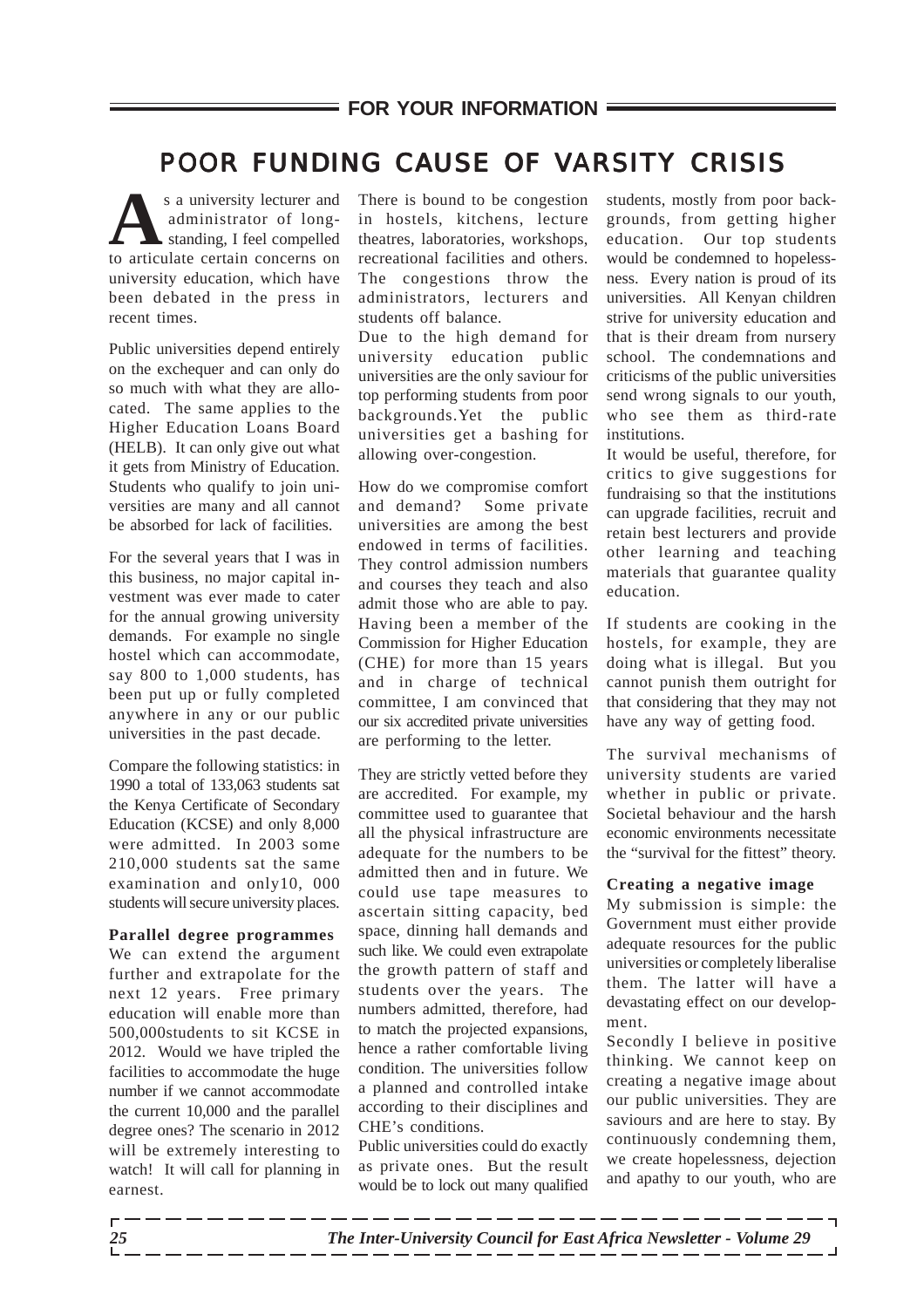### **FOR YOUR INFORMATION**

struggling to perform well and join them. I always read the children Sunday articles and responses from various issues: the authors are sharp and know what they want in life. Let us not kill their ambitions and aspirations. Sound education is powerful; it is the main contributor to the development of a nation.

=

Kenya needs it most. Innovations are mooted and researched at the universities -so they must be supported and developed. I'm reminded of a winning article by eleven year old Laura Valentine Awuor Origa, who visited Nairobi from Kisumu and went to Kenyatta and Nairobi Universities "…and dreamt of going there to

study Law and Medicine." The least we can do to our youth is to shatter their dreams.

*Source: Prof. Ratemo Michieka is the founding Vice-Chancellor of Jomo Kenyatta University of Agriculture and currently the Director General of the National Environment Management Authority, Kenya.Formerly he was Vice-Chairperson of the Governing Board of the Inter-University Council for East Africa.*

\$\$\$\$\$\$\$\$\$

## Students take over Colorado budget

**C**olorado has become the first US state to introduce vouchers to enable its students to pay to attend the University of their choice, in effect launching a free market in which institutions must compete.

Lawmakers have approved the plan, which allows students to decide where the state's money should go, as it faces demands for more higher education funding.

The vouchers will not be paid directly to students, but the resources they represent will be paid divided between universities through the Colorado Student Loan Program after students enrol.

Colorado is historically a low tax state with a small population and 28 public funded universities and colleges. Until now, the universities have received allocations totalling \$ 700 million a year (£400 million) from the government.

Although it is estimated that at least \$ 100 million more is needed, large increases in government spending are restricted by law in Colorado, forcing the state to find creative ways to share the money.

Public universities are also prevented from significantly increasing their budgets by the same restrictions. By getting the cash straight from the students they can bolster their finances while getting around the law.

From autumn 2005, each Colorado student will be allocated up to \$2,400 a year to spend at one of the state's 28 publicly funded universities and some privately funded institutions.

The amount is nominally sufficient to earn a bachelor's degree, but students will have to pay the difference if their tuition fees exceed the value of the voucher. At Denver University, for example, fees are considerably higher than \$ 2,400 a year.

Low-income students eligible for federal grants are also free to choose to go to one of three participating private universities but with a \$1,200 voucher.

"Quality education isn't about institutions," said Bill Owens, the Colorado governor. "It's about the future of our students."

But Jim Martin, the Colorado University regent, criticised the inclusion of private universities as "a deal with the devil". He told the Denver Post that the scheme gave the state government an opportunity to "skip out" on adequately funding higher education while freeing colleges to raise tuition fees.

"When that happens, as it is most assuredly will, those highly touted vouchers will be of little use to moderate and low-income families for whom a college education has always been the path to success," he said.

Moreover, state budget shortfalls could see the value of vouchers cut to a maximum of \$1,600 per student. Whatever their amount, university officials said the vouchers would have the positive effect of encouraging students from low and moderate-income families to enrol.

"It's more of a psychological move where the students feel the money is earmarked for them and they can use it at the institution of their choice, so that they're encouraged to go on to higher education," said Michele McKinney, a spokeswoman for the Colorado university system.

Critics fear that putting colleges' futures in students' hands could force closures when a low number of enrolments obscure the important roles some institutions play in providing access for students in rural areas.

*Source The Times Higher Education Supplement May 21st 2004 Page.16 No.1, 641*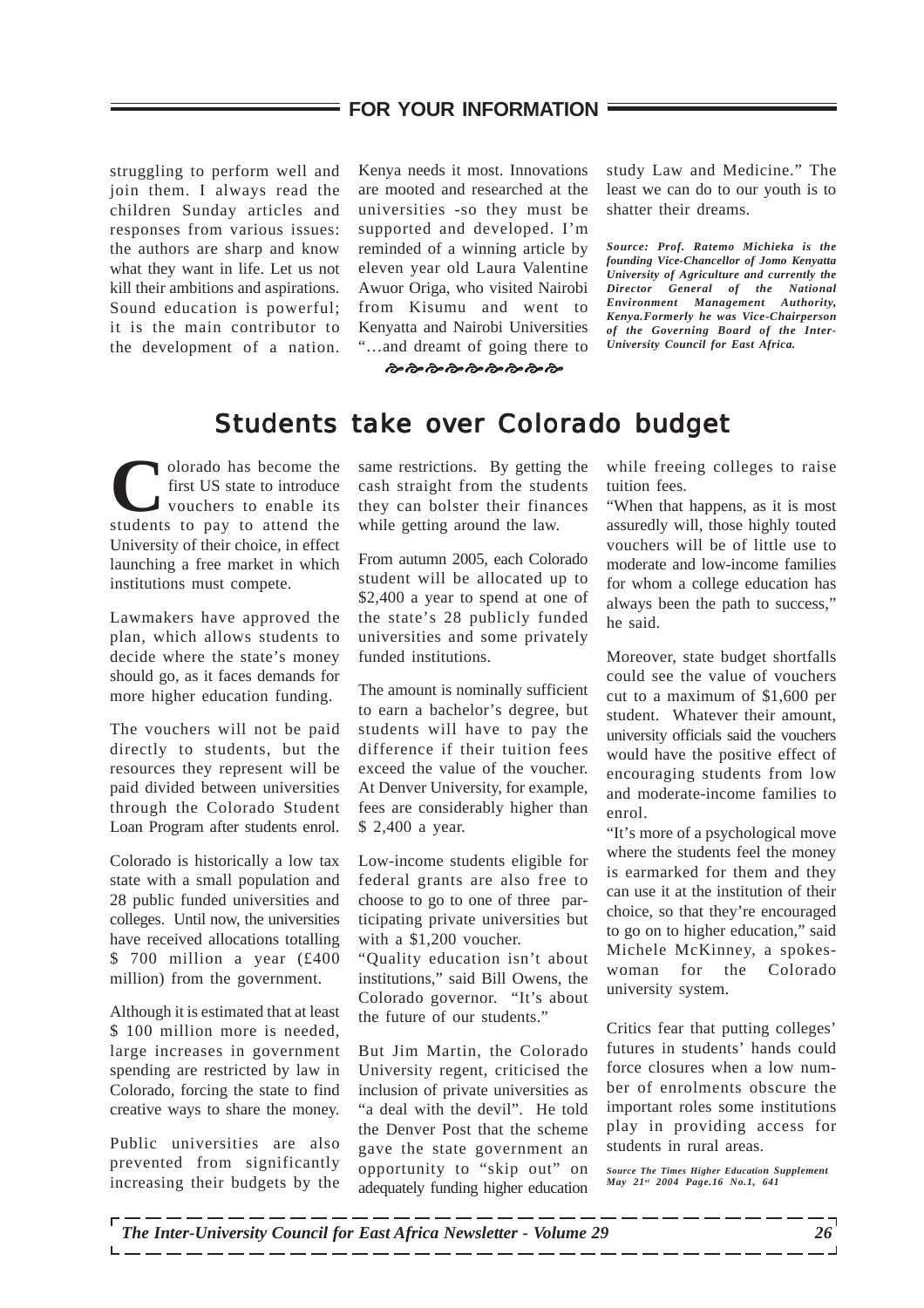## Time Management crucial in business

**Maximizing time is crucial**<br>for the success of every<br>and business person. And since for the success of every business endeavour time is money, it is important to calculate how much your time is worth.

Unfortunately, time management skills are not taught in schools or textbooks. Most people learn by trial and error and often through costly and stressful mistakes.

Experience has taught me that taking the time to learn and practice effectively time management techniques can significantly improve your productivity and eliminate stress.

I always keep " to do" lists and write down lots of reminders.

#### **Here are skills that I have found particularly helpful.**

**Organize.** Organise your office and documents with a system that works for you. Think through your filing and computer systems to streamline processes and make them easy to maintain. A PDA

can help organise and consolidate key data.

When you receive a document, deal with it, file it or throw it away. Keep a "to do" file for each day of the week a "pending" file for all outstanding projects. Keep one calendar for both your personal and business appointments.

**Prioritize.** Allocating time to manage your schedules is crucial. At the beginning of each day, prioritise your daily, weekly and long-term projects. Break down larger, complex into more manageable tasks.

Not only will a "to do" list manage tasks, it will relieve stress by creating a sense of order and control.

Shut your office door or let voicemail pick up when you don't want interruptions. Once projects have been prioritised, delegate whenever possible. By eliminating less important tasks, you free yourself up for more important projects.

**Scheduling.** Be realistic about what you can accomplish. Avoid

over-committing and not leaving enough time to get things done. Learn to say no if you cannot take on a task.

Initially, keep a weekly activity log and see how and where you actually spend your time and when you perform at your best. This will allow you to accurately gauge what can be accomplished and eliminate time-wasting activities.

**Set Goals.** Set goals that are realistic, measurable and attainable. Constantly update your strategies to achieve them. Put key goal deadlines in your calendar and plan time to review them periodically.

**Remain Flexible.** Budget time for interruptions, distractions and unexpected crises. Realize it will be necessary to shift priorities. By expecting the unexpected, you build in time to focus on priorities.

Good, preemptive time management systems and techniques will help you to avoid wasting time while improving job performance and quality of life.

*Source: Scripps Howard News Service*

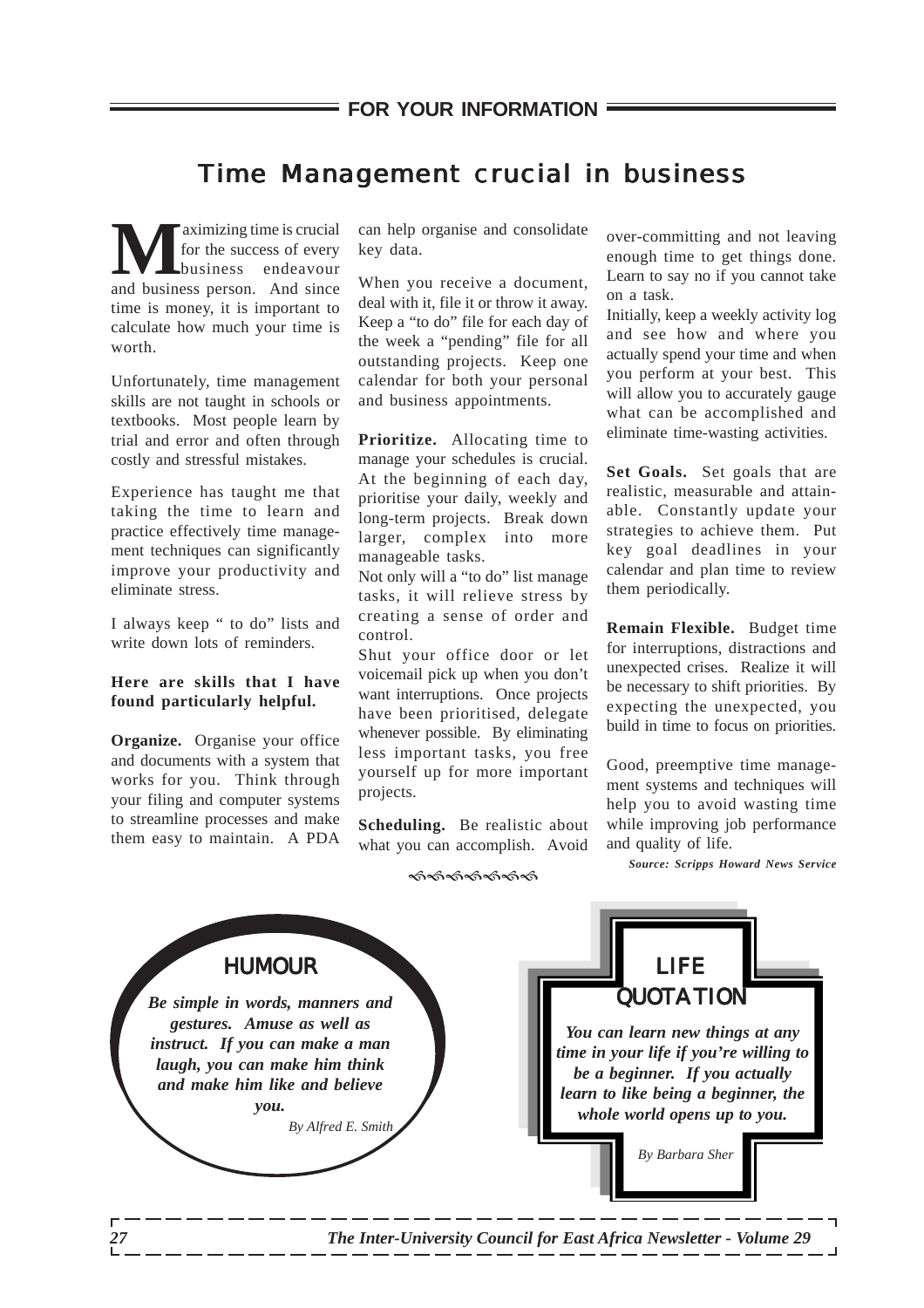### **ADDRESSES FOR THE CURRENT MEMBER UNIVERSITIES**

#### **UNIVERSITIES**

#### **KENYA**

- 1. Egerton University **Vice-Chancellor – Prof. Ezra K Maritim** P O Box 536, NJORO, Kenya Te: 254 51 62454 Fax: 254 51 62127, 62527 E-mail: vc@egerton .ac.ke
- 2. Kenyatta University **Vice-Chancellor - Prof.Everist Standa** P O Box 43844, NAIROBI, Kenya Tel: 254 20 810901/12, 812231 Fax: 254 20 811575 E-mail: vcku@ubnet.co.ke
- 3. Jomo Kenyatta University of Agriculture and Technology **Principal - Prof. Nick Wanjohi** P O Box 62000, NAIROBI. Tel: (254 67) 52165/52711/52033 Fax: (254 67) 52164/52059/52030 E-mail: users@jkuat.ac.ke, vckuat@nbi.co.ke
- 4. Moi University **Vice-Chancellor- Prof. David K Some** P O Box 3900, ELDORET. Tel (254 53) 43363/43385 Fax: (254 53) 43047, 43171, 43288 E-mail: vcmu@irmmoi.com ; dksome@irmmoi.com
- 5. University of Nairobi **Vice-Chancellor- Prof. Crispus M Kiamba** P O Box 30197, NAIROBI, Kenya Tel: 254 20 334244 Fax: 254 20 212604 E-mail: vc@uonbi.ac.ke
- 6. The Catholic Univ. of Eastern Africa **Vice-Chancellor** - **Rev.Prof.John C Maviiri** P O Box 24205. NAIROBI. Tel: 254 20 890023/4, 890095 Fax: 254 20 891612 E-mail: admincuea@cuea.com
- 7. Daystar University **Vice-Chancellor- Prof Stephen Talitwala** P O Box 44400, NAIROBI. Tel: 254 20 717997, 720650 Fax: 254 20 728338 E-mail: daystar@maf.or.ke
- 8. Scott Theological College **Principal - Rev Dr Jacob Kibor** P O Box 49, MACHAKOS, Kenya Tel:( 254 44) 21086 Fax: (254 44) 21337 E-mail: scott\_theol\_college@aimint.org
- 9. University of Eastern Africa, Baraton **Vice-Chancellor - Dr Timothy McDonald** P O Box 2500, ELDORET. Tel: (254 53) 52466, 52469, 52625, 52465 Fax: (254 53) 52479, 52263 E-mail: ueabvc@africaonline.co.ke
- 10. United States International University **Vice-Chancellor- Freida A Brown** P O Box 14634, NAIROBI. Tel: 254 20 861940 Fax: 254 20 862017 E-mail: fbrown@usiu.ac.ke
- 11. Maseno University **Vice-Chancellor- Prof. Frederick N Onyango** Private Bag MASENO, Kenya Tel: (254 57) 51099 Fax: (254 57) 5 51221 E-mail: vc@swiftkisumu.com

#### **TANZANIA**

- 12. Sokoine University of Agriculture **Vice-Chancellor- Prof. Anselm B Lwoga** P O Box 3000, MOROGORO. Tel: (255 232) 604523/604651 Fax: (255 232) 604651 E-mail: ablwoga@suanet.ac.tz
- 13. The Open University of Tanzania **Vice-Chancellor- Prof. Geoffrey Mmari** P O Box 23409 DAR ES SALAAM. Tel: (255 222) 668445/668820 Fax: (255 222) 668759/668835 E-mail: avuout@udsm.act.tz
- 14. University of Dar es Salaam **Vice-Chancellor- Prof. M L Luhanga** P O Box 35091, DAR ES SALAAM. Tel: (255 222) 410700/410500/9 Fax: (255 222) 410078/410023/410514 E-mail: vc@admin.udsm.ac.tz E-mail: cado@admin.udsm.ac.tz

----------------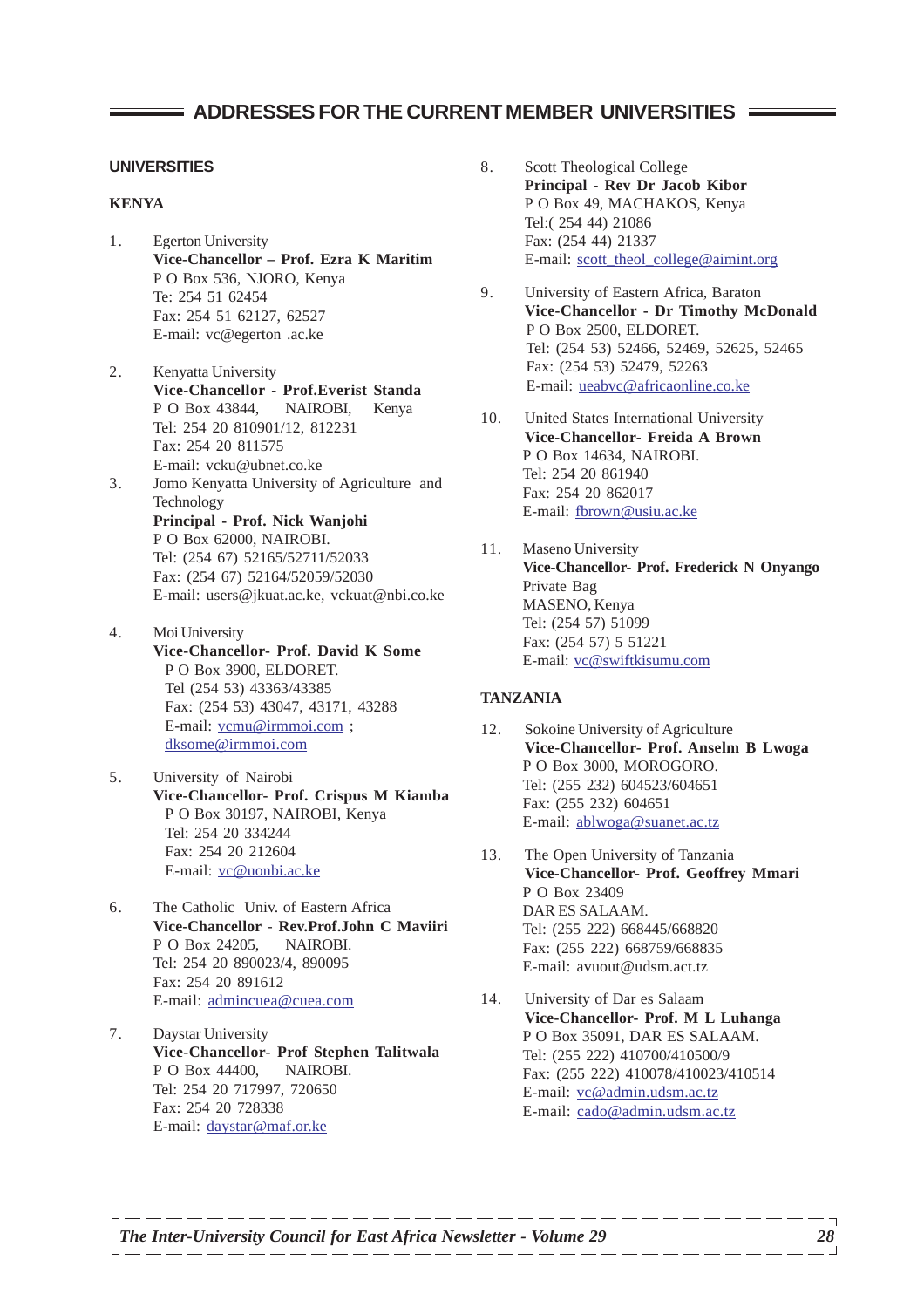#### **ADDRESSES FOR THE CURRENT MEMBER UNIVERSITIES**

- 15. Hubert Kairuki Memorial University **Vice-Chancellor- Prof. Esther Mwaikambo** P O Box 65300, DAR ES SALAAM. Tel: (255 222) 700021/700024 Fax: (255 222) 775591 E-mail: v-c@hkmu.ac.tz E-mail: esther-mwaikambo@hotmail.com
- 16. International Medical and Technological University **Vice-Chancellor- Prof. H D Ballal** P O Box 77594, DAR ES SALAAM Tel: 255 222 647036 Res.647037 Fax: 255 222 647038 E-mail: imtu@afsat.com
- 17. St Augustine University of Tanzania **Vice-Chancellor Rev. Dr. Prof. Deogratias Rweyongeza** P O Box 307 MWANZA, Tanzania Tel: 255 282 550560/166, 552725 (Res.) Fax: 255 282 550167 E-mail: saut@africaonline.co.tz
- 18. Tumaini University **Vice-Chancellor- Pro.f John Shao** P O Box 3010, MOSHI, Tanzania Tel: 255 272 752291 Fax: 255 272 754381 E-mail: jshao@kcmc.ac.tz
- 19. Zanzibar University **Vice-Chancellor – Prof. Mustafa A A Roshash** P O Box 2440, ZANZIBAR, Tanzania Tel: 255 242 232642, 236388, (255) 747410310 Fax: 255 242 232642 E-mail: zanvarsity@zitec.org
- 20. Muhimbili University College of Health Sciences **Principal – Prof. Kisali Pallangyo** P O Box 65110, DAR ES SALAAM. Tanzania Tel: 255 222 151596,150331,151135 Fax: 255 222 150465 E-mail: jmtabaji@muchs.ac.tz
- 21. University College of Lands and Architectural Studies **Principal -Prof. Idris S Kikula** P O Box 35176, DAR ES SALAAM. Tel: 255 222 71274, 75004, 254 744 381 935 Fax: 255 222 775391 E-mail: uclas@uclas.ac.tz, kikula@uclas.ac.tz
- 22. Mzumbe University **Vice-Chancellor- Prof. Moses M D Warioba** P O Box 1, MZUMBE, Morogoro, Tanzania Tel: (255 232 60) 4253, 4381/3/4 Fax: (255 232 60) 4382 E-mail: idm@raha.com
- 23. The State University of Zanzibar **Vice-Chancellor- Prof. Saleh Idris Muhammmed** P O Box 146, ZANZIBAR, Tanzania Tel: 255 242 230724, 233337 Fax: 255 242 233337 E-mail: takiluki@zanlink.com

#### **UGANDA**

- 24. Bugema University **Vice-Chancellor- Prof. Elisha Semakula** P O Box 6529, KAMPALA. Tel: (256) 75 706 529, (256) 77 393 199 Fax: N/A E-mail: bugema@yahoo.com
- 25. Makerere University **Vice-Chancellor- Prof. Livingstone Luboobi** P O Box 7062, KAMPALA. Tel: 256 41 542803 Fax: 256 41 541068/533640 E-mail: vc@admin.mak.ac.ug
- 26. Mbarara University of Science & Technology **Vice- Chancellor-Prof.F I B Kayanja** P O Box 1410, MBARARA. Tel: 256 485 21373/21623 Fax: 256 485 20782 E-mail: vcmust@infocom.co.ug
- 27. Nkumba University **Vice -Chancellor- Prof. W Senteza Kajubi** P O Box 237, ENTEBBE. Tel: 256 41 320134, 320537 and Mobile (006) 77 422 724 Fax: 256 41 321448
- 28. Busoga University **Vice-Chancellor – Eng.Nathan B A K Muyoba** P O Box 154, IGANGA Tel: 256 43 242502, 256 77 622 943 Fax: 256 43 242345 E-mail: N/A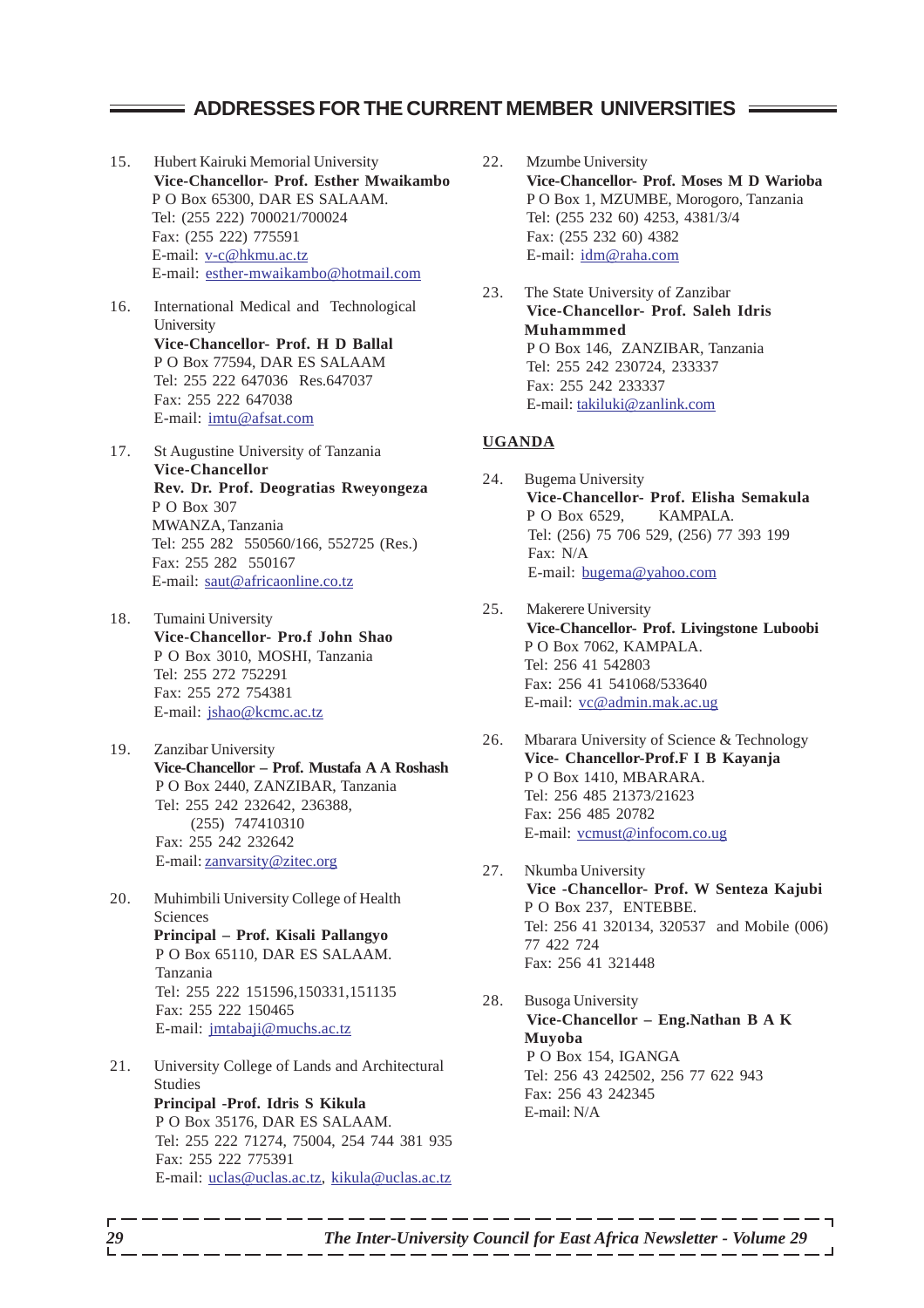## **ADDRESSES FOR THE CURRENT MEMBER UNIVERSITIES**

- 29. Islamic University in Uganda **Rector Prof. Mahdi Adamu** P O Box 2555, MBALE. Tel: 256 45 33502 Fax: 256 45 34452 E-mail: iuiu@infocom.co.ug
- 30. Kampala University **Vice-Chancellor- Prof. Badru Katerega** P O Box 25454, KAMPALA. Tel: 256 77 450601, 77 508 044 Fax: N/A E-mail: kuniv@afsat.com
- 31. Namasagali University P O Box 24, KAMULI Tel: 256 41 233140 Fax: 256 41 345598
- 32. Ndejje University **Vice-Chancellor- Bishop Dr.Michael Senyimba** P O Box 7088, KAMPALA. Tel: 256 77 365 927, 77 507 306 Fax: 256 41 610132
- 33. Uganda Christian University **Vice-Chancellor- Rev Prof. Stephen Noll** P O Box 4, MUKONO**.** Tel: 256 41 290231, 265 77 417 062 Fax: 256 41 290 139 E-mail: stephennoll@ucu.ac.ug OR ucu@swiftuganda.com
- 34. Uganda Martyrs University **Vice-Chancellor -Prof. M Lejeune** P O Box 5498, KAMPALA. Tel: 256 78 410603 Fax: 256 78 410100 E-mail: mlejeune@umu.ac.ug
- **Vice-Chancellor S. Kigwana** 35. Makerere University Business School **Principal- Mr Waswa Balunywa** P O Box 1337, KAMPALA. Tel: 256 41 505022, 505923 Fax: 256 41 505921 E-mail: commerce@starcom.co.ug
	- 36. Kyambogo University **Vice-Chancellor- Prof. A J Lutalo Bosa** P O Box 1, KYAMBOGO. Tel: 256 41 286238 Fax: 256 41 220464 E-mail: itek@starcom.co.ug

## **PICTORIAL SUPPLEMENTS**

*IUCEA Senior Staff Members during the retreat held on .................................... at Jinja, Uganda*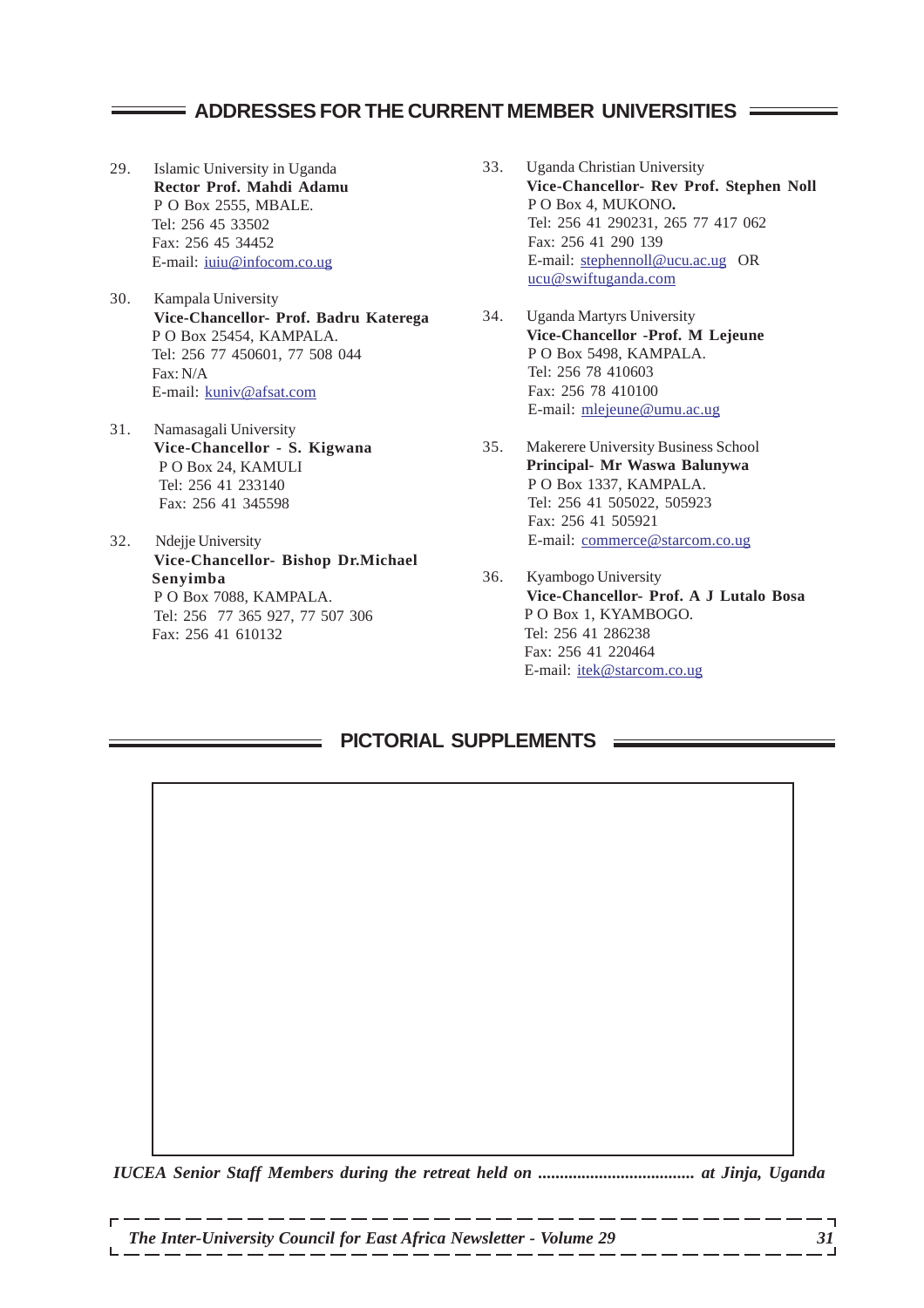*Chancellors & Vice-Chancellors' workshop - 22nd - 23rd August 2004 at Hotel Africana, Kampala (From Left to Right: Prof. Semakula, Prof. Senteza Kajubi, Prof. F. Luboobi, Prof. Moses Golola, Prof. Esther Mwaikambo, Amb. Paul Bomani, Prof. Chacha Nyaigotti-Chacha, Prof. Lutalo Bossa)*

*Former Governing Board Members together with the current Chairperson of the GB and IUCEA Deputy Secretary (From Left to Right: Prof. Mutuku Mutinga, Dr. Balyage, Prof. Frederick Kayanja (Chairperson), Mrs. Elizabeth Wafula, Prof. Ratemo Michieka, Prof. Moses Golola (Dar-es-Salaam, IUCEA)*

 $-$ 

 $-$ 

- -- -- -- -- -- -- -

 $\overline{\phantom{a}}$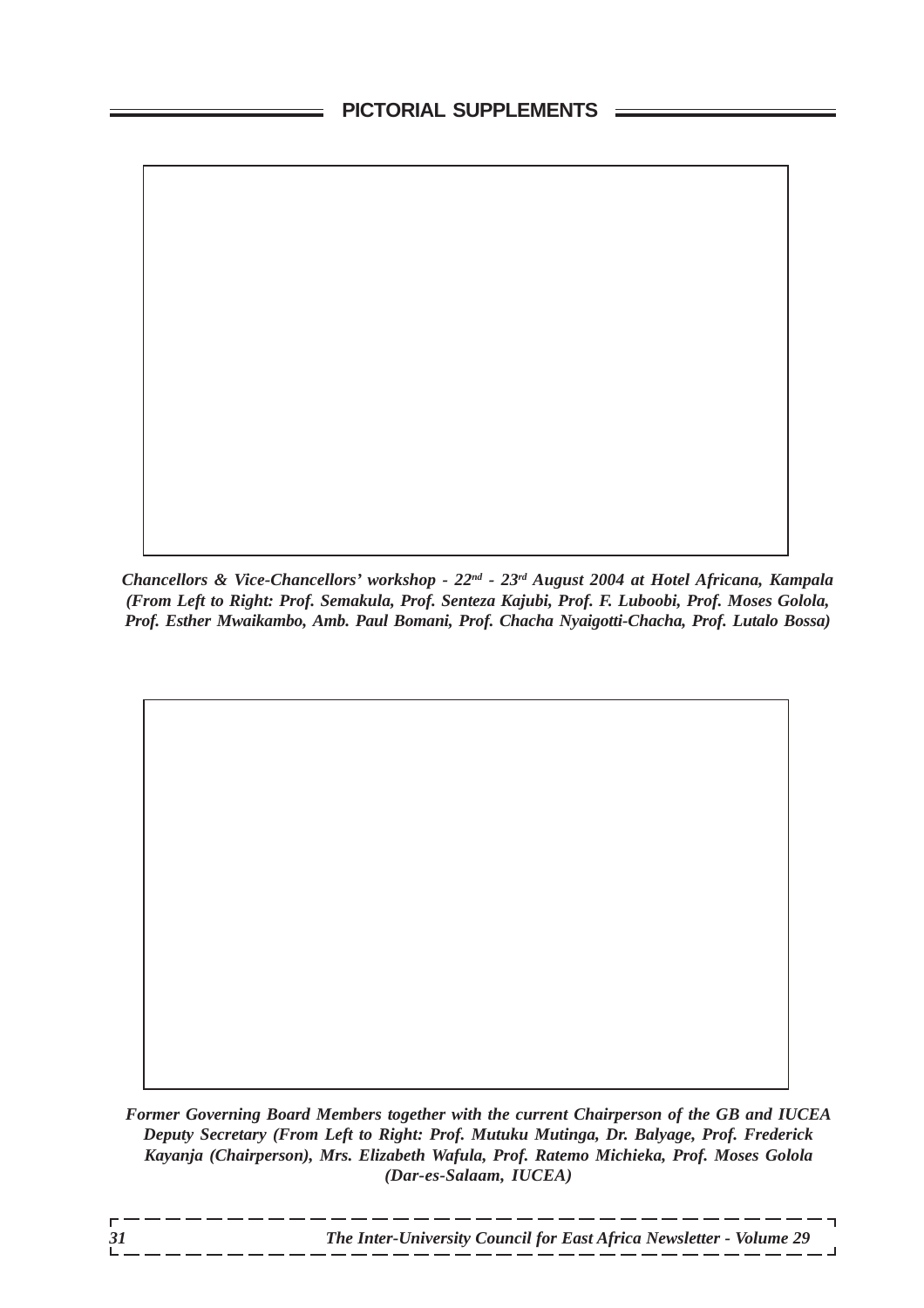## **PICTORIAL SUPPLEMENTS**

*Whole Group - Annual General Meeting Members - 12th March 2004, Arusha*

*Chancellors & Vice-Chancellors' workshop - 22nd - 23rd August 2004 at Hotel Africana, Kampala (From Left to Right: Amb. Al-Noor Kassum (Chancellor SUA), Prof. Anselm Lwoga (VC -SUA), Prof. Chacha Nyaigotti-Chacha)*

 $-$ 

 $-$ 

\_\_\_\_\_\_

 $\overline{\phantom{a}}$